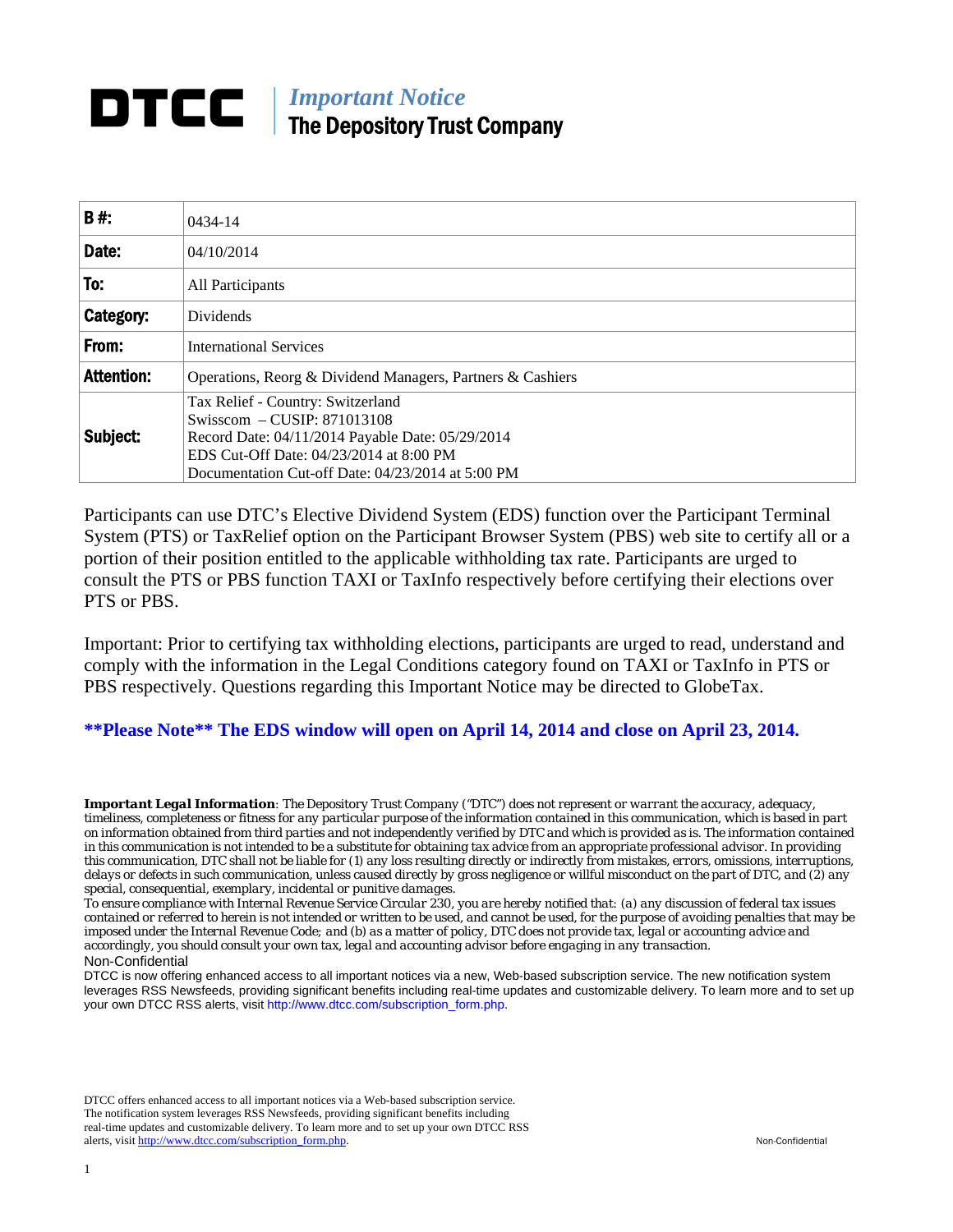**SWISSCOM** has announced a cash dividend. BNY MELLON acts as the sole Depositary bank for the company's Depositary Share ("DS") program.

Participants can use DTC's Elective Dividend System (EDS) function over the Participant Terminal System (PTS) or Tax Relief option on the Participant Browser System (PBS) web site to certify all or a portion of their position entitled to the applicable withholding tax rate. Use of EDS will permit entitlement amounts to be paid through DTC.

All U.S. holders will have the opportunity to receive their full treaty benefits as outlined in the "Relief-At-Source ("EDS") Eligibility Matrix". The EDS window will open the first business day after record date, and close at 5pm Pacific Standard Time. All non-U.S. holders and uncertified holders will receive this dividend net of the full Swiss statutory withholding tax of 35% with the possibility of Long Form Swiss tax refund. Please note that this notice only contains detailed instruction for U.S. holders.

## **PLEASE NOTE THAT CLAIMS MAY POTENTIALLY BE AUDITED:**

THE SWISS FEDERAL TAX ADMINISTRATION MAY CHOOSE TO ASK FOR FURTHER INFORMATION WITHIN 3 YEARS OF A DIVIDEND EVENT. BY FILING FOR RECLAIM, YOU AGREE TO COMPLY WITH ANY REQUESTS MADE BY THE TAX AUTHORITY. REQUESTS FOR FURTHER INFORMATION MAY INCLUDE, BUT ARE NOT LIMITED TO; FULL OWNERSHIP DISCLOSURE, TRANSACTION HISTORY INCLUDING BORROWING AND LENDING, AND CASH FLOW ANALYSIS OF ANY HEDGING TRANSACTIONS USING FINANCIAL DERIVATIVES. SHOULD A BENEFICIARY BE PLACED UNDER AUDIT, THEY WILL RECEIVE THE DIVIDEND LESS 35% WITHHOLDING TAX ON DS PAY DATE.

## **DIVIDEND EVENT DETAILS**

| <b>COUNTRY OF ISSUANCE</b>                    | <b>SWITZERLAND</b>    |
|-----------------------------------------------|-----------------------|
| ISSUE                                         | <b>SWISSCOM</b>       |
| CUSIP#                                        | 871013108             |
| DEPOSITARY                                    | <b>BNY MELLON</b>     |
| <b>RATIO</b>                                  | 1 ORD: 10 DSs         |
| ORDINARY RECORD DATE                          | APRIL 11, 2014        |
| <b>ORDINARY PAY DATE</b>                      | <b>APRIL 14, 2014</b> |
| DEPOSITARY SHARE ("DS")<br><b>RECORD DATE</b> | APRIL 11, 2014        |
| DEPOSITARY SHARE ("DS")<br><b>PAY DATE</b>    | MAY 29, 2014          |
| <b>ORD GROSS DIVIDEND</b><br><b>RATE</b>      | CHF 22.00             |
| FX RATE (APPROXIMATE)                         | 0.8777                |
| DS GROSS DIVIDEND RATE<br>(APPROXIMATE)       | \$2.506551            |
| STATUTORY WHT RATE                            | 35%                   |

**\*\*\*\*\* PARTIAL BACKING ORDINARY SHARE AMOUNTS ARE INELIGIBLE FOR RECLAIM. EACH BENEFICIARY'S DS SHARE AMOUNT WILL BE ROUNDED DOWN TO THE NEAREST WHOLE BACKING ORDINARY SHARE AMOUNT.** 

| <b>CHARGES &amp; DEADLINES</b>                                                                                                         |                                                   |                                 |                                                            |                                         |                                                      |
|----------------------------------------------------------------------------------------------------------------------------------------|---------------------------------------------------|---------------------------------|------------------------------------------------------------|-----------------------------------------|------------------------------------------------------|
| <b>FILING METHOD</b>                                                                                                                   | <b>BATCH</b>                                      | <b>PAYMENT</b><br><b>METHOD</b> | <b>DEPOSITARY SERVICE MINIMUM SERVICE</b><br><b>CHARGE</b> | <b>CHARGE PER</b><br><b>BENEFICIARY</b> | <b>FINAL</b><br><b>SUBMISSION</b><br><b>DEADLINE</b> |
| <b>RELIEF AT SOURCE - U.S.</b><br>Individuals.                                                                                         | PAYMENT ON DS PAY<br><b>DATE</b>                  | <b>VIA DTC</b>                  | \$0.005 per<br><b>Depositary Share</b><br>("DS")           | \$0.005                                 | APRIL 23, 2014<br>@ 5:00 PM                          |
| <b>RELIEF AT SOURCE – U.S.</b><br>Corps, U.S. Other Entities, U.S.<br><b>Transparent Entities, U.S.</b><br><b>RICS, U.S. Pensions.</b> | <b>PAYMENT ON DS PAY</b><br><b>DATE</b>           | <b>VIA DTC</b>                  | \$0.0075 per<br>Depositary Share<br>("DS")                 | \$0.0075                                | APRIL 23, 2014<br>@ 5:00 PM                          |
| <b>LONG FORM: U.S.</b><br><b>BENEFICIARIES</b>                                                                                         | <b>POST-EDS PROCESS:</b><br><b>ANNUAL BATCHES</b> | <b>CHECK</b>                    | \$0.01 per Depositary<br>Share ("DS")                      | \$25.00                                 | DECEMBER 1,<br>2017                                  |
| LONG FORM: NON-U.S.<br><b>BENEFICIARIES</b>                                                                                            | <b>POST-EDS PROCESS:</b><br><b>ONGOING</b>        | <b>CHECK</b>                    | \$0.01 per Depositary<br>Share ("DS")                      | \$25.00                                 | DECEMBER 1,<br>2017                                  |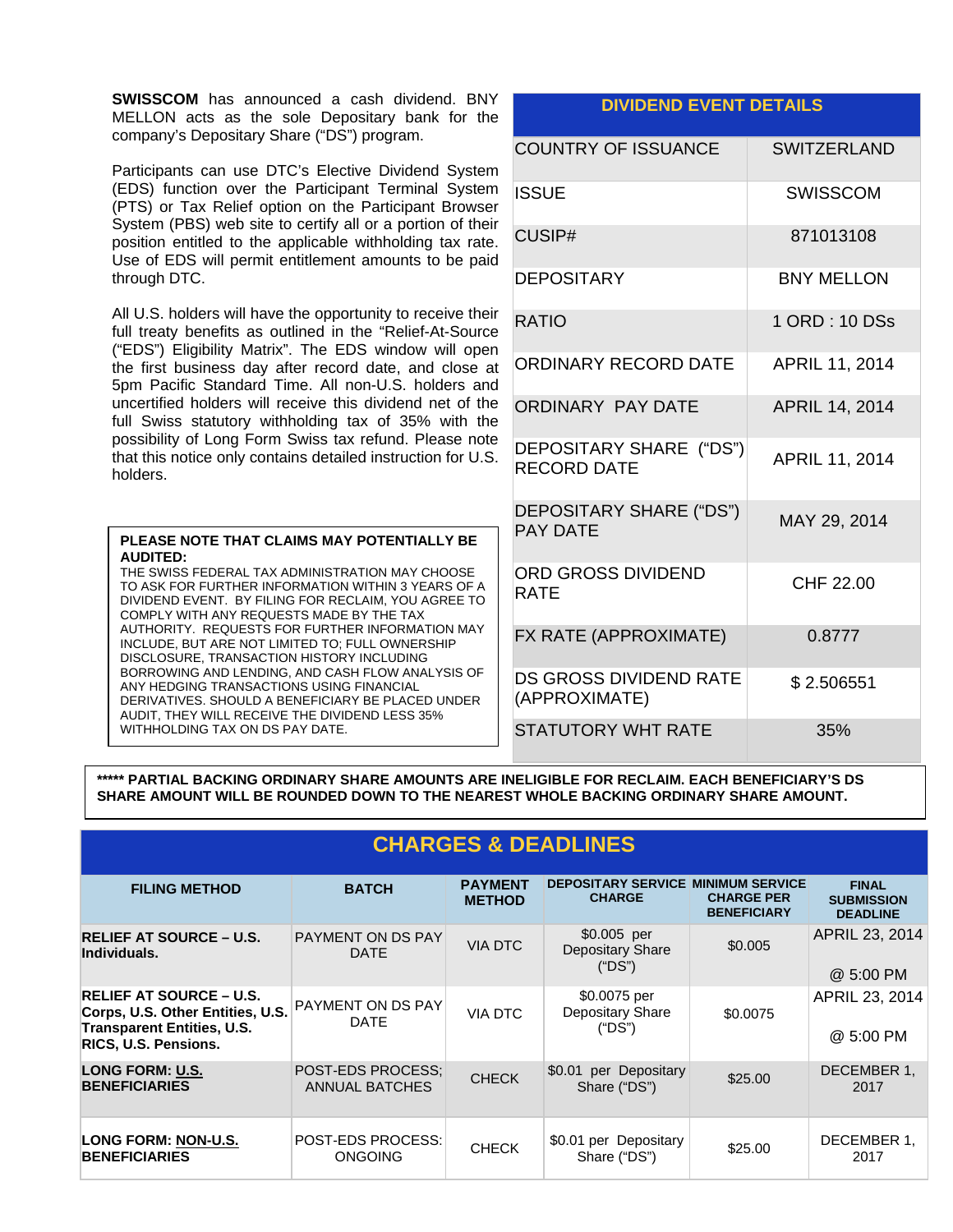### **Agreements, Representations and Indemnification**

#### **By participating in this process, you agree to the following:**

We hereby agree that this tax relief assistance service is wholly voluntary and discretionary and outside the terms and conditions of any applicable deposit agreement. We hereby accept and agree to pay the fees of BNY Mellon of up to \$0.0075 per Depositary Share for Relief at Source or up to \$0.01 per Depositary Share for the Long Form and any other charges, fees or expenses payable by or due to BNY Mellon or its agents, including any custodian, in connection with the tax reclaim process, or to tax authorities or regulators (which fees, charges or expenses may be deducted from the dividend or any other distribution or by billing or otherwise in BNY Mellon's discretion). We hereby agree that any such fees, charges or expenses may be due and payable whether or not a successful reduction in rate or reclamation is obtained. We hereby agree that fees paid to BNY Mellon may be shared with its agents.

We hereby agree that in addition to statutory and documentation requirements, and the deduction of fees, tax relief benefits will be subject to review and approval by the applicable custodian and tax regulators, and that BNY Mellon is not providing any legal, tax, accounting or other professional advice on these matters and has expressly disclaimed any liability whatsoever for any loss howsoever arising from or in reliance hereto.

We certify that to the best of our knowledge that each of the beneficial owners identified above are eligible for the preferential rates as stated herein and we declare that we have performed all the necessary due diligence to satisfy ourselves as to the accuracy of the information submitted to us by these beneficial owners.

We will be fully liable for any and all claims, penalties and / or interest, including without limitation, any foreign exchange fluctuations associated therewith. BNY Mellon shall not be liable for the failure to secure any refund. In consideration of the assistance of BNY Mellon and the custodian in processing such claims, we expressly agree that BNY Mellon and its agents or affiliates shall not have any liability for, and we shall indemnify, defend and hold each of BNY Mellon and its agents and affiliates harmless from and against, any and all loss, liability, damage, judgment, settlement, fine, penalty, demand, claim, cost or expense (including without limitation fees and expenses of defending itself or enforcing this agreement) arising out of or in connection herewith.

| <b>U.S. EDS ELECTION/ RELIEF AT SOURCE</b>   |                               |                                                                                                                                                         |                                                                                                                                                                                                                           |  |  |
|----------------------------------------------|-------------------------------|---------------------------------------------------------------------------------------------------------------------------------------------------------|---------------------------------------------------------------------------------------------------------------------------------------------------------------------------------------------------------------------------|--|--|
| <b>U.S. BATCH PROCESS ELIGIBILITY MATRIX</b> |                               |                                                                                                                                                         |                                                                                                                                                                                                                           |  |  |
| <b>RATE DESCRIPTION</b>                      | <b>RECLAIM</b><br><b>RATE</b> | <b>ELIGIBLE RESIDENTS</b>                                                                                                                               | <b>DOCUMENTATION REQUIRED</b>                                                                                                                                                                                             |  |  |
| <b>FAVORABLE - 15%</b>                       | 20%                           | <b>U.S. INDIVIDUALS</b><br>(INCLUDES INDIVDUAL IRAs & SEPS)                                                                                             | 1. APPENDIX A                                                                                                                                                                                                             |  |  |
| <b>FAVORABLE - 15%</b>                       | 20%                           | <b>U.S. CORPORATIONS</b><br>(DOES NOT INCLUDE S-CORPS, AND<br>PARTNERSHIPS)                                                                             | IF THE COMPANY HOLDS LESS THAN 45,460<br>DSs:<br>1. APPENDIX B<br>IF THE COMPANY HOLDS 45,460 DSs OR MORE:<br>1. APPENDIX B<br>2. IRS FORM 6166                                                                           |  |  |
| <b>FAVORABLE - 15%</b>                       | 20%                           | <b>CHARITIES, FOUNDATIONS, RELIGIOUS AND</b><br><b>STATE EXEMPT ENTITIES</b><br>(ALSO KNOWN AS U.S. "OTHER" ENTITIES)                                   | IF THE CHARITY HOLDS LESS THAN 45,460<br>DSs:<br>1. APPENDIX C<br>IF THE CHARITY HOLDS 45,460 DSs OR MORE:<br>1. APPENDIX C<br>IRS FORM 6166<br>2.                                                                        |  |  |
| <b>FAVORABLE - 15%</b>                       | 20%                           | PENSIONS LACKING A FORM 6166 WHILE ALSO<br><b>HOLDING LESS THAN 45,460 DSs</b><br>(PLEASE ELECT THESE SHARES IN THE "OTHER"<br>CATEGORY ON DTCC'S EDS ) | IF THE PENSION LACKS A FORM 6166 AND<br><b>HOLDS LESS THAN 45,460 DSs:</b><br>1. APPENDIX C<br>IF THE PENSION HOLDS 45,460 DSs OR MORE:<br>1. MUST FILE REQUIRED DOCS AS<br>EXEMPT OR RECEIVE UNFAVORABLE<br>35% TAX RATE |  |  |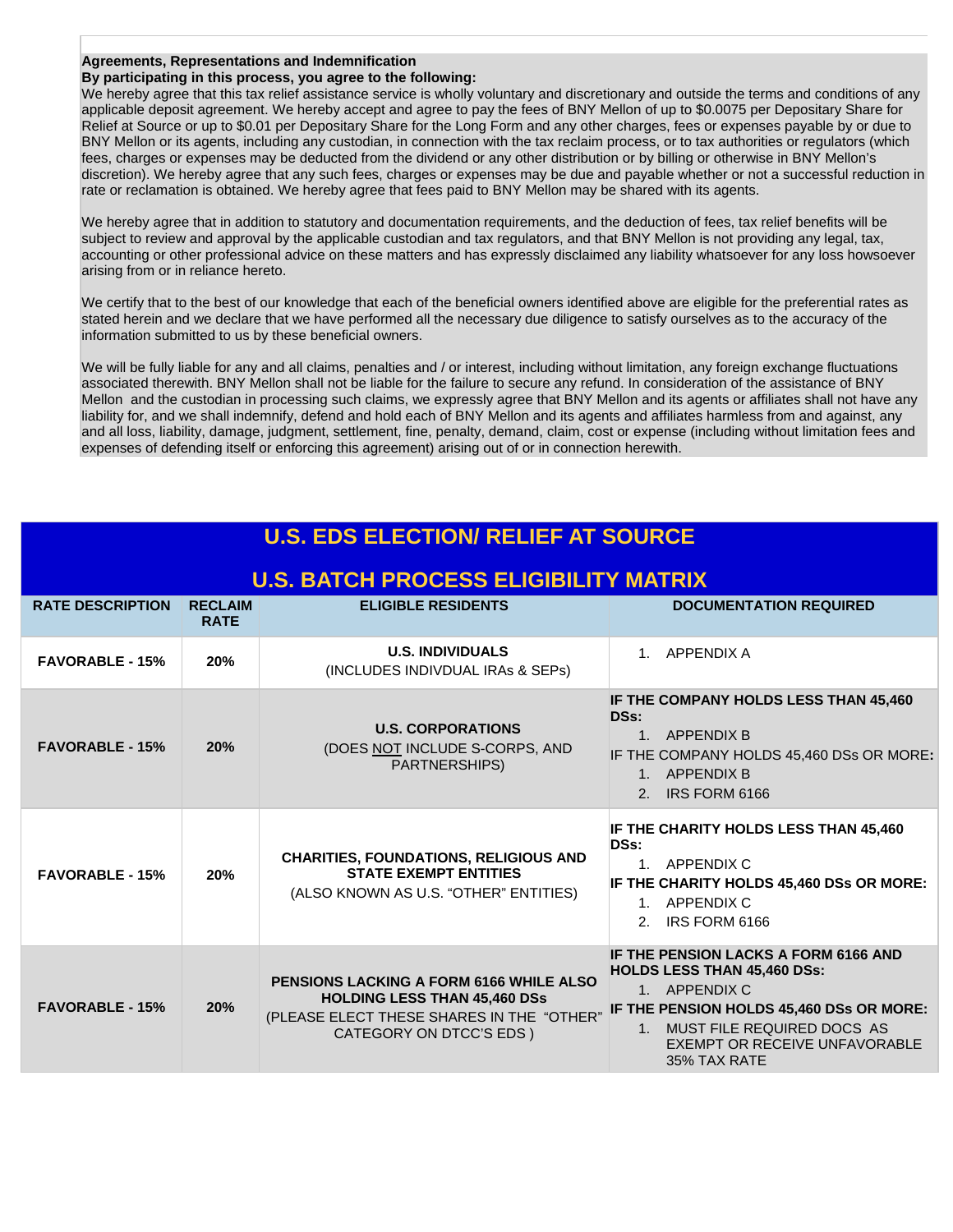| <b>FAVORABLE - 15%</b> | 20% | <b>U.S. RICS</b><br>REGULATED INVESTMENT COMPANIES<br>A mutual fund, real estate investment trust (REIT)<br>or unit investment trust (UIT) that is eligible to pass<br>the taxes on capital gains, dividends or interest<br>earned on fund investments, directly to clients or<br>individual investors.<br>(>95% OF RIC'S OWNERS MUST BE U.S.<br>RESIDENTS IN ORDER TO RECEIVE RECLAIM) | IF THE RIC HOLDS LESS THAN 45,460 DSs:<br>1. APPENDIX D<br>IF THE ENTITY HOLDS 45,460 DSs OR MORE:<br>APPENDIX D<br>$1_{-}$<br>2.<br>IRS FORM 6166<br>$\mathcal{R}$<br>82R FORM: PERCENTAGE<br>BREAKDOWN OF DIRECT AND<br>INDIRECT HOLDERS WITHIN THE<br>REGULATED INVESTENT COMPANY |
|------------------------|-----|-----------------------------------------------------------------------------------------------------------------------------------------------------------------------------------------------------------------------------------------------------------------------------------------------------------------------------------------------------------------------------------------|--------------------------------------------------------------------------------------------------------------------------------------------------------------------------------------------------------------------------------------------------------------------------------------|
| <b>FAVORABLE - 15%</b> | 20% | U.S. PARTNERSHIPS, S-CORPS, TRUSTS AND<br><b>ESTATES</b><br>(ALSO KNOWN AS U.S. TRANSPARENT<br>ENTITIES)                                                                                                                                                                                                                                                                                | IF THE TRANSPARENT ENTITY HOLDS LESS<br><b>THAN 11,370 DSs:</b><br>1. APPENDIX E<br>IF THE TRANSPARENT ENTITY HOLDS 11,370<br><b>DSs OR MORE:</b><br>APPENDIX E<br>IRS FORM 6166<br>$\mathcal{P}$                                                                                    |
| EXEMPT - 0%            | 35% | <b>U.S. PENSIONS WITH FORM 6166</b><br>UNDER IRS SECTIONS 401(a), 457(b), 403(b),<br>457(g) under Ruling 81-100, 584 and 7701(i)                                                                                                                                                                                                                                                        | <b>APPENDIX F</b><br>IRS FORM 6166<br>2.                                                                                                                                                                                                                                             |

## **THE U.S LONG FORM PROCEDURE:**

**AS DICTATED BY THE SWISS TAX AUTHORITIES, CLAIMS FOR U.S. RESIDENTS ARE FILED ANNUALLY IN A BATCH PROCESS. THE SCHEDULED BATCH FILING DATES AS FOLLOWS:** 

**POST PAYABLE REFUND U.S. BATCH#1: SEPTEMBER 2014 POST PAYABLE REFUND U.S. BATCH #2: SEPTEMBER 2015 POST PAYABLE REFUND U.S. BATCH #3: SEPTEMBER 2016 POST PAYABLE REFUND U.S. BATCH #4: DECEMBER 2017** 

**DOCUMENTATION MUST BE RECEIVED BY GLOBETAX BY THE FIRST DAY OF THE BATCH MONTH** 

**TO BE INCLUDED IN THAT BATCH.** 

**AS OF PUBLISHING DATE, THE REQUIREMENTS FOR THE U.S. LONG FORM PROCESS ARE IDENTICAL TO THOSE OUTLINED IN THE U.S. QUICK/ AT SOURCE PROCEDURE, WITH THE EXCEPTION THAT THERE IS NO EDS ELECTION PERIOD AND REFUNDS WILL BE PAID TO DTC PARTICIPANTS VIA CHECK.**

# **DESCRIPTION OF DOCUMENTATION FOR U.S. HOLDERS**

| <b>DOCUMENT NAME</b>                                | <b>DESCRIPTION</b>                                                                                                                                                                                                                                                                                                                                            | <b>SIGNATURE</b><br><b>REQUIREMENT</b> | <b>WHEN IS THIS DOCUMENT</b><br><b>MANDATORY?</b>                                                                                                                                                        |
|-----------------------------------------------------|---------------------------------------------------------------------------------------------------------------------------------------------------------------------------------------------------------------------------------------------------------------------------------------------------------------------------------------------------------------|----------------------------------------|----------------------------------------------------------------------------------------------------------------------------------------------------------------------------------------------------------|
| <b>APPENDIX A</b>                                   | IAN AGGREGATED LISTING OF THE NAME<br>ADDRESS AND TAX IDENTIFICATION NUMBER OF<br>ALL HOLDERS SEEKING RECLAIM FOR SHARES<br>HELD WITH THE DTC PARTICIPANT ELECTING THE<br>SHARES UNDER THE HEADER OF "U.S.<br>INDIVIDUALS."                                                                                                                                   | DTC<br><b>PARTICIPANT</b>              | AN APPENDIX A IS REQUIRED FOR ALL<br><b>INDIVIDUAL HOLDERS SEEKING</b><br><b>RECLAIM REGARDLESS OF SHARE</b><br><b>AMOUNT HELD.</b>                                                                      |
| <b>APPENDIX B</b>                                   | AN AGGREGATED LISTING OF THE NAME<br>ADDRESS AND TAX IDENTIFICATION NUMBER OF<br>ALL HOLDERS SEEKING RECLAIM FOR SHARES<br>HELD WITH THE DTC PARTICIPANT ELECTING THE<br>SHARES UNDER THE HEADING OF "U.S.<br>CORPS/CORPORATIONS." PLEASE NOTE THAT S-<br>CORPS AND PARTNERSHIPS CANNOT FILE AS<br>CORPS, THEY MUST BE FILED UNDER<br>"TRANSPARENT ENTITIES." | DTC<br><b>PARTICIPANT</b>              | AN APPENDIX B IS REQUIRED FOR ALL<br><b>COMPANIES/CORPS SEEKING RECLAIM</b><br><b>REGARDLESS OF SHARE AMOUNT</b><br>HELD.                                                                                |
| <b>IRS FORM 6166</b><br><b>FOR:</b><br><b>CORPS</b> | ISSUED BY THE INTERNAL REVENUE SERVICE,<br>STATING THE NAME AND TAX PAYER<br>IDENTIFICATION NUMBER OF THE CORPORATION.<br>IT MUST BE DATED WITHIN 3 YEARS OF THE<br>DIVIDEND EVENT. AN ORIGINAL IS NOT REQUIRED.                                                                                                                                              | N/A                                    | <b>WHEN THE COMPANY/CORP HELD</b><br>45,460 DSs OR MORE OF SWISSCOM<br>ON THE 2014 RECORD DATE: THE<br><b>EQUIVALENT OF A GROSS DIVIDEND</b><br>AMOUNT OF CHF 100,000 OR GREATER,<br>A 6166 IS REQUIRED. |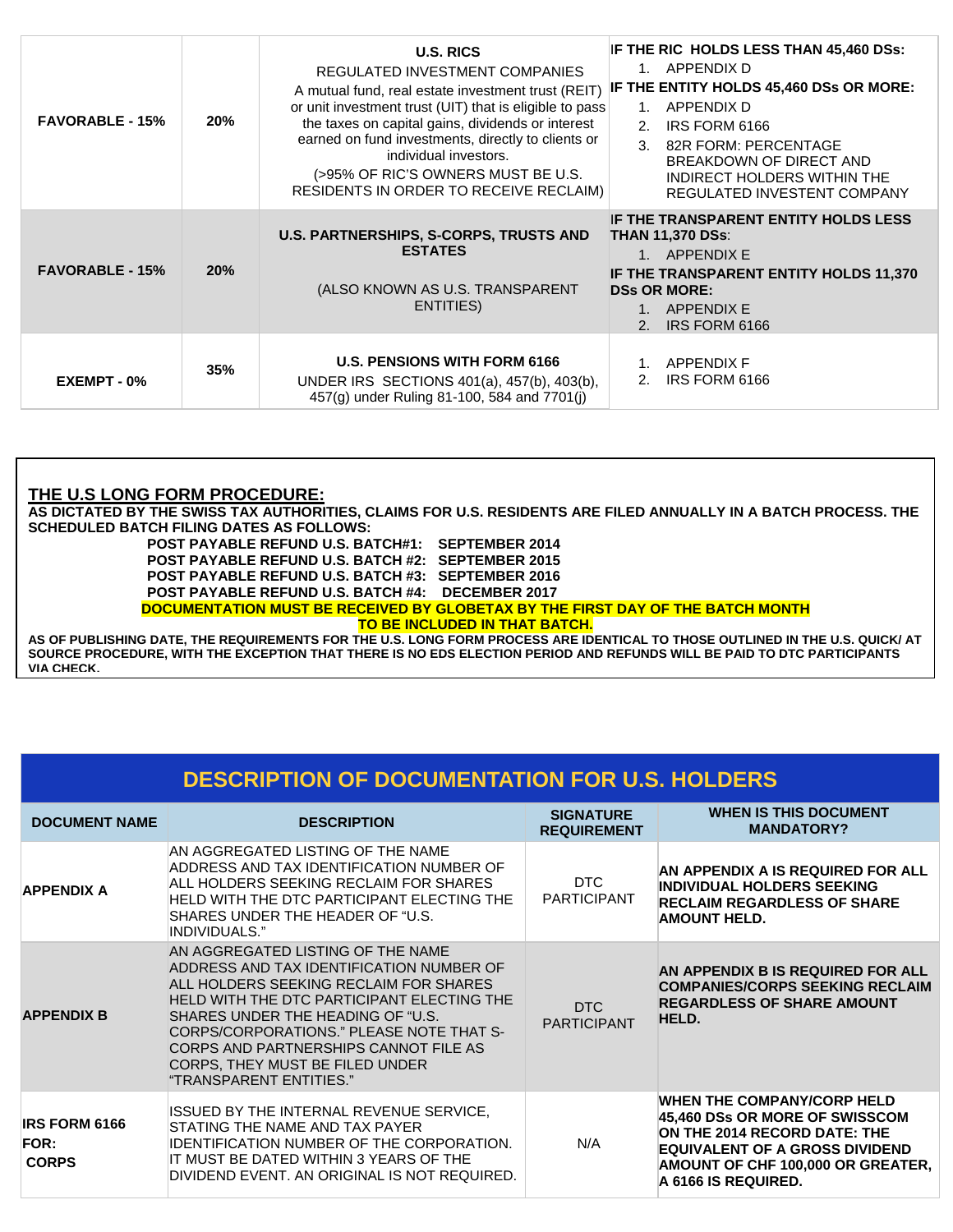| <b>APPENDIX C</b>                                                                                            | AN AGGREGATED LISTING OF THE NAME<br>ADDRESS AND TAX IDENTIFICATION NUMBER OF<br>ALL U.S. TAX EXEMPT CHAR ENTITIES SEEKING<br>RECLAIM FOR SHARES HELD WITH THE DTC<br>PARTICIPANT ELECTING THE SHARES UNDER THE<br>HEADING OF "U.S. OTHER." PENSIONS WHICH<br>LACK A 6166 AND ARE HOLDING 45,450 DSs CAN<br>FILE AS "OTHER" ON THE APPENDIX C AS WELL.                                                                                                        | <b>DTC</b><br><b>PARTICIPANT</b>                                         | AN APPENDIX C IS REQUIRED FOR ALL<br><b>CHARITIES/FOUNDATIONS/OTHER</b><br><b>SEEKING RECLAIM REGARDLESS OF</b><br><b>SHARE AMOUNT HELD. PENSIONS</b><br><b>HOLDING LESS THAN 45,460 DSs, BUT</b><br><b>LACK DOCS TO FILE EXEMPT SHOULD</b><br>ALSO BE LISTED HERE. |
|--------------------------------------------------------------------------------------------------------------|---------------------------------------------------------------------------------------------------------------------------------------------------------------------------------------------------------------------------------------------------------------------------------------------------------------------------------------------------------------------------------------------------------------------------------------------------------------|--------------------------------------------------------------------------|---------------------------------------------------------------------------------------------------------------------------------------------------------------------------------------------------------------------------------------------------------------------|
| <b>IRS FORM 6166</b><br><b>FOR:</b><br>"OTHER ENTITIES"                                                      | ISSUED BY THE INTERNAL REVENUE SERVICE,<br>STATING THE NAME AND TAX PAYER<br>IDENTIFICATION NUMBER OF THE CORPORATION.<br>IT MUST BE DATED WITHIN 3 YEARS OF THE<br>DIVIDEND EVENT. AN ORIGINAL IS NOT REQUIRED.                                                                                                                                                                                                                                              | N/A                                                                      | <b>WHEN THE CHARITY/FOUNDATION</b><br><b>HELD 45,460 DSs OR MORE OF</b><br>SWISSCOM ON THE 2014 RECORD<br>DATE: THE EQUIVALENT OF A GROSS<br>DIVIDEND AMOUNT OF CHF 100,000 OR<br><b>GREATER, A 6166 IS REQUIRED.</b>                                               |
| <b>APPENDIX D</b>                                                                                            | AN AGGREGATED LISTING OF THE NAME<br>ADDRESS AND TAX IDENTIFICATION NUMBER OF<br>ALL U.S. ENTITIES SEEKING RECLAIM FOR<br>SHARES HELD WITH THE DTC PARTICIPANT<br>ELECTING THE SHARES UNDER THE HEADING OF<br>"U.S. RICS."                                                                                                                                                                                                                                    | <b>DTC</b><br><b>PARTICIPANT</b>                                         | AN APPENDIX D IS REQUIRED FOR ALL<br><b>REGULATED INVESTMENT COMPANIES</b><br>(RICS) SEEKING RECLAIM<br><b>REGARDLESS OF SHARE AMOUNT</b><br>HELD.                                                                                                                  |
| <b>IRS FORM 6166</b><br>FOR:<br><b>REGULATED</b><br><b>INVESTMENT</b><br><b>COMPANIES</b><br>"RICS"          | ISSUED BY THE INTERNAL REVENUE SERVICE,<br>STATING THE NAME AND TAX PAYER<br><b>IDENTIFICATION NUMBER OF THE REGULATED</b><br>INVESTMENT COMPANY. IT MUST BE DATED<br>WITHIN 3 YEARS OF THE DIVIDEND EVENT. AN<br>ORIGINAL IS NOT REQUIRED.                                                                                                                                                                                                                   | N/A                                                                      | WHEN THE RIC 45,460DSs OR MORE OF<br><b>SWISSCOM ON THE 2014 RECORD</b><br>DATE: THE EQUIVALENT OF A GROSS<br>DIVIDEND AMOUNT OF CHF 100,000 OR<br><b>GREATER, A 6166 IS REQUIRED.</b>                                                                              |
| <b>FORM 82R</b>                                                                                              | PERCENTAGE BREAKDOWN OF DIRECT AND<br>INDIRECT HOLDERS WITHIN THE REGULATED<br>INVESTMENT COMPANY.                                                                                                                                                                                                                                                                                                                                                            | RIC REP. WITH<br><b>SIGNING RIGHTS</b><br>OR POWER OF<br><b>ATTORNEY</b> | WHEN THE RIC HELD 45,460 DSs OR<br><b>MORE OF SWISSCOM ON THE 2014</b><br><b>RECORD DATE: THE EQUIVALENT OF A</b><br><b>GROSS DIVIDEND AMOUNT OF CHF</b><br>100,000 OR GREATER, AN 82R FORM IS<br><b>REQUIRED.</b>                                                  |
| <b>APPENDIX E</b>                                                                                            | AN AGGREGATED LISTING OF THE NAME<br>ADDRESS AND TAX IDENTIFICATION NUMBER OF<br>FOR TRANSPARENT ENTITIES (E.G.<br>PARTNERSHIPS, S-CORPS, TRUSTS AND<br>ESTATES).<br>SHOULD THE TRANSPARENT ENTITY RECEIVE A<br>GROSS DIVIDEND OF CHF 25,000 OR GREATER<br>(11,370 DSs), A FULL DRILL DOWN OF THE<br>UNDERLYING HOLDERS, AND THE PERCENTAGE<br>OF SHARES HELD BY EACH UNDERLYING HOLDER<br>WITHIN THE TRANSPARENT ENTITY MUST BE<br>LISTED ON THE APPENDIX E. | <b>DTC</b><br><b>PARTICIPANT</b>                                         | AN APPENDIX E IS REQUIRED FOR ALL<br>"TRANSPARENT ENTITIES" SEEKING<br><b>RECLAIM REGARDLESS OF SHARE</b><br><b>AMOUNT HELD.</b>                                                                                                                                    |
| <b>IRS FORM 6166</b><br>FOR:<br>"TRANPARENTS"<br>(PARTNERSHIPS, S-<br><b>CORPS, TRUSTS,</b><br>AND, ESTATES) | ISSUED BY THE INTERNAL REVENUE SERVICE,<br>STATING THE NAME AND TAX PAYER<br><b>IDENTIFICATION NUMBER OF THE PARTNERSHIPS.</b><br>S-CORPS, TRUSTS, AND ESTATES. IT MUST BE<br>DATED WITHIN 3 YEARS OF THE DIVIDEND EVENT.<br>AN ORIGINAL IS NOT REQUIRED.                                                                                                                                                                                                     | N/A                                                                      | <b>WHEN THE TRANSPARENT HELD 11,370</b><br>DSs OR MORE OF SWISSCOM ON THE<br><b>2014 RECORD DATE: THE EQUIVALENT</b><br>OF A GROSS DIVIDEND AMOUNT OF<br>CHF 25,000 OR GREATER, A 6166 IS<br><b>REQUIRED.</b>                                                       |
| <b>APPENDIX F</b>                                                                                            | AN AGGREGATED LISTING OF THE NAME<br>ADDRESS AND TAX IDENTIFICATION NUMBER FOR<br>ALL PENSIONS SEEKING RECLAIM AS "US<br>EXEMPT."                                                                                                                                                                                                                                                                                                                             | <b>DTC</b><br><b>PARTICIPANT</b>                                         | AN APPENDIX F IS REQUIRED FOR ALL<br>"U.S. EXEMPT PENSIONS" SEEKING<br><b>RECLAIM REGARDLESS OF SHARE</b><br><b>AMOUNT HELD.</b>                                                                                                                                    |
| <b>IRS FORM 6166</b><br>FOR:<br><b>EXEMPT PENSION</b>                                                        | ISSUED BY THE INTERNAL REVENUE SERVICE,<br>STATING THE NAME AND TAX PAYER<br><b>IDENTIFICATION NUMBER OF THE PENSION. IT</b><br>MUST BE DATED WITHIN 3 YEARS OF THE<br>DIVIDEND EVENT. MUST MENTION EITHER 401(A)<br>AND 501(A) OR RULE 81-100 FOR EXEMPT<br>PENSION CLAIMS. AN ORIGINAL IS NOT<br>REQUIRED.                                                                                                                                                  | N/A                                                                      | A 6166 IS REQUIRED FOR ALL "U.S.<br><b>EXEMPT PENSIONS" SEEKING</b><br><b>RECLAIM REGARDLESS OF SHARE</b><br><b>AMOUNT HELD.</b>                                                                                                                                    |
| <b>POWER OF</b><br><b>ATTORNEY</b>                                                                           | A COPY OF POWER OF ATTORNEY BETWEEN THE<br>BENEFICIAL OWNER AND THE FINANCIAL<br><b>INSTITUTION SEEKING RECLAIM.</b>                                                                                                                                                                                                                                                                                                                                          | <b>BENEFICAL</b><br><b>OWNER</b>                                         | <b>SUBMISSION IS NOT COMPULSORY;</b><br><b>HOWEVER THE SWISS TAX AUTHORITY</b><br><b>RESERVES THE RIGHT TO REQUEST A</b><br>POWER OF ATTORNEY AT ANY TIME.                                                                                                          |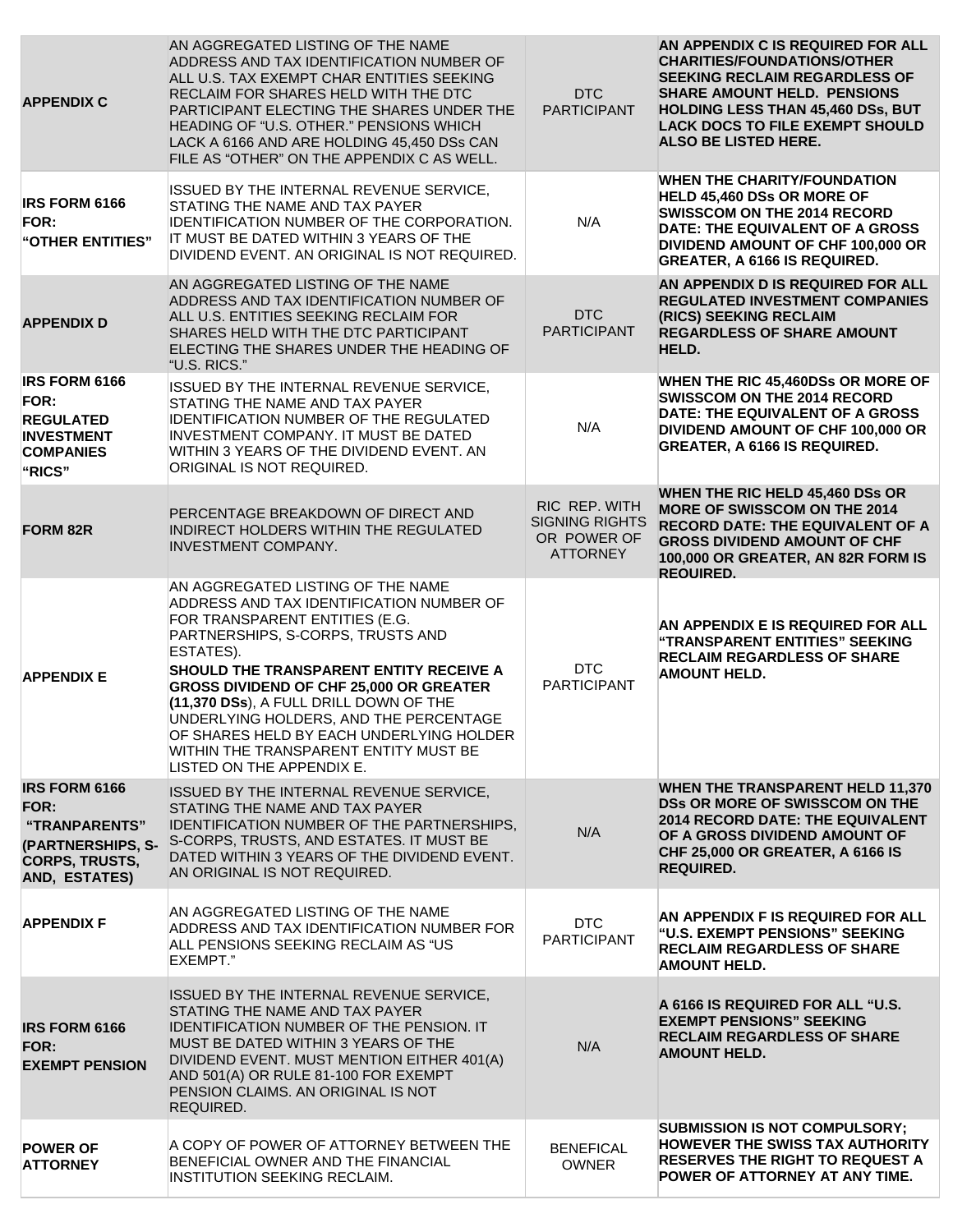# **REQUIREMENTS TO QUALIFY FOR U.S. TREATY BENEFITS**

| <b>CATEGORY</b>                                          | <b>DESCRIPTION / CLARIFICATION</b>                                                                                                                                                                                                                                                                                                                                                                                                                                                                                                                                                                                                                                                                                                                                                                                   |  |
|----------------------------------------------------------|----------------------------------------------------------------------------------------------------------------------------------------------------------------------------------------------------------------------------------------------------------------------------------------------------------------------------------------------------------------------------------------------------------------------------------------------------------------------------------------------------------------------------------------------------------------------------------------------------------------------------------------------------------------------------------------------------------------------------------------------------------------------------------------------------------------------|--|
| <b>U.S. INDIVIDUAL</b>                                   | U.S. citizens or "green card" holders are only considered as resident in the United States if they have a<br>substantial presence, permanent home, or habitual abode in the United States.<br>Additionally, Individual retirement accounts (IRAs) and Simplified employee pension plans (SEPs) should be<br>included within this option.                                                                                                                                                                                                                                                                                                                                                                                                                                                                             |  |
| <b>U.S. CORPORATIONS</b>                                 | Is a corporation (other than a RIC or an S-Corporation) created or organized under the laws of the United<br>States. To be considered eligible, the corporation must qualify under at least one of several "tests"<br>recognized under Article 22 Limitation of Benefits of the 1998 U.S. - Switzerland Tax Convention. Among<br>the most common tests are:<br>activity test: the corporation must conduct an active trade or business in the United States.<br>a)<br>predominant interest test: more than 50% of the owners of the company must be United<br>b)<br>States residents.<br>Stock exchange test: the corporation or the ultimate beneficial owner of a predominant<br>C)<br>interest in the corporation is primarily and regularly traded on a recognized stock exchange.                               |  |
| <b>CHARITIES AND FOUNDATIONS</b>                         | An "Other Entity" such as a charitable entity, endowment, foundation, state or religious organization created<br>under the laws of the United States. U.S tax exempt organizations.                                                                                                                                                                                                                                                                                                                                                                                                                                                                                                                                                                                                                                  |  |
| U.S. PARTNERSHIPS, S-CORPS,<br><b>TRUSTS AND ESTATES</b> | U.S. partnership, S-Corp, estate or trust, created or organized under the laws of the United States are eligible<br>to the extent that the dividend income is subject to tax, either in the hands of the entities or in the hands of<br>their partners or beneficiaries that are U.S. residents. Therefore, these transparent entities are only entitled to<br>receive the favorable tax treatment on the percentage of DSs which are owned by U.S. residents.                                                                                                                                                                                                                                                                                                                                                       |  |
| <b>REGULATED</b><br><b>INVESTMENTCOMPANIES</b>           | A RIC is considered is eligible when it is created or organized under the laws of the United States and <i>more</i><br>than ninety-five percent (95%) of the beneficial owners of the RIC are residents of the U.S RICs which meet<br>this requirement will receive favorable tax treatment on one hundred percent (100%) of their record date<br>position. Note: RICs which are made up of ninety-five percent (95%) or less of United States residents<br>are only entitled to receive the favorable tax treatment on the percentage of shares which are owned by<br>U. S. residents.                                                                                                                                                                                                                              |  |
| <b>U.S. EXEMPT PENSION</b>                               | Is a pension plan or retirement arrangement exempt in the United States of which more than half of the<br>beneficial owners are residents of the United States. Eligible U.S. pension plans or other retirement<br>arrangements generally include U.S. resident tax exempt trusts providing pension or retirement benefits under<br>Internal Revenue Code (IRC) section 401(a) for qualified pension plans, profit sharing plans (including 401(k)<br>arrangements), and stock bonus plans. Additionally, non-qualified plans defined under IRC sections 457 (b) -<br>deferred compensation plans of state and local governments and tax exempt organizations and 403 (b) - tax-<br>sheltered annuities purchased by certain tax exempt organizations or public schools may also generally qualify<br>for exemption. |  |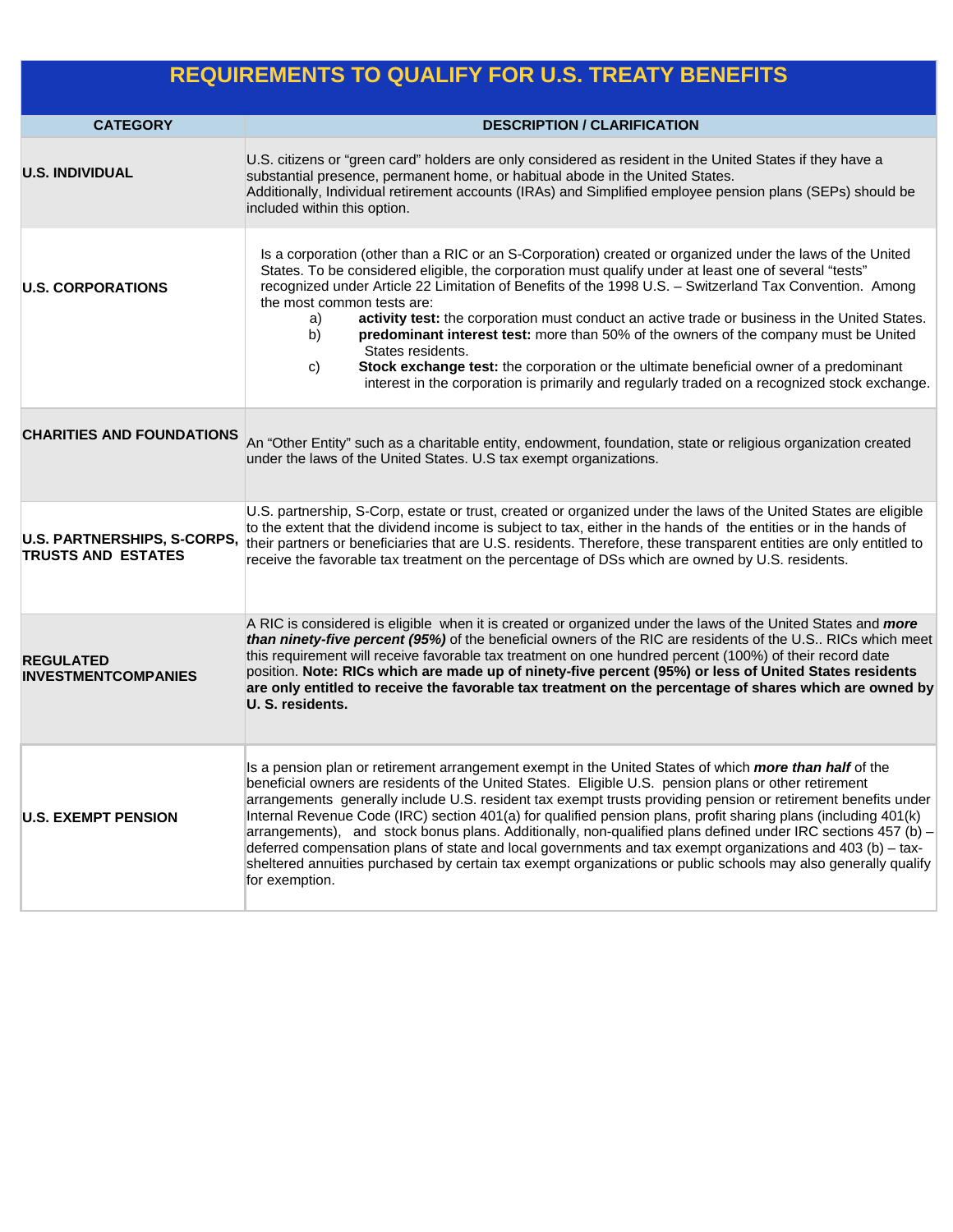# **LONG FORM FOR NON-U.S. HOLDERS**

## **This notice does not contain templates or instruction for DS holders with residence outside the United States.**

Please contact BNY MELLON/Globe Tax for full instruction with regards to all requirements, and the manner in which to file. For your convenience, below is s a listing of the required tax forms for the most commonly claimed countries. For a full listing of long form required tax forms please go to:

http://www.estv.admin.ch/verrechnungssteuer/dienstleistungen/00253/00626/index.html?lang=en

| FOREIGN CLAIM FOR REFUND FORMS - FOUND ON TAX AUTHORITY'S WEBSITE |                                          |                |                                |
|-------------------------------------------------------------------|------------------------------------------|----------------|--------------------------------|
| FORM#                                                             | <b>RESIDENCY</b>                         | FORM#          | <b>RESIDENCY</b>               |
| FORM 60                                                           | COUNTRY WITHOUT OWN FORM                 | <b>FORM 91</b> | <b>IRELAND</b>                 |
| FORM 79                                                           | <b>LUXEMBOURG</b>                        | <b>FORM 92</b> | <b>SOUTH AFRICA</b>            |
| FORM 80                                                           | <b>SWEDEN</b>                            | FORM 93        | <b>JAPAN</b>                   |
| <b>FORM 81</b>                                                    | <b>NETHERLANDS</b>                       | FORM 94        | <b>PORTUGAL</b>                |
| <b>FORM 83</b>                                                    | <b>FRANCE</b>                            | <b>FORM 95</b> | <b>ITALY</b>                   |
| *FORM 83a                                                         | <b>ATTACHMENT FOR FRENCH INV. TRUSTS</b> | <b>FORM 96</b> | <b>CANADA</b>                  |
| FORM 84                                                           | AUSTRIA                                  | *FORM 96a      | <b>ATTACHMENT FOR CANADIAN</b> |
| <b>FORM 85</b>                                                    | <b>GERMANY</b>                           |                | <b>INVESTMENT FUNDS</b>        |
| FORM 86                                                           | UNITED KINGDOM                           | <b>FORM 97</b> | <b>BELGIUM</b>                 |
| <b>FORM 87</b>                                                    | <b>NORWAY</b>                            | <b>FORM 98</b> | <b>AUSTRALIA</b>               |
| *FORM 87a                                                         | ATTACHMENT FOR NORWEGIAN BOND FUNDS      | FORM 98a       | ATTACHMENT FOR AUSTRALIAN      |
| <b>FORM 88</b>                                                    | <b>FINLAND</b>                           |                | <b>RESIDENT TRUST ESTATE</b>   |
| FORM 89                                                           | <b>DENMARK</b>                           |                |                                |
| *FORM 89a                                                         | ATTACHMENT FOR DANISH INV. FUNDS         |                |                                |
| FORM 90                                                           | <b>SPAIN</b>                             |                |                                |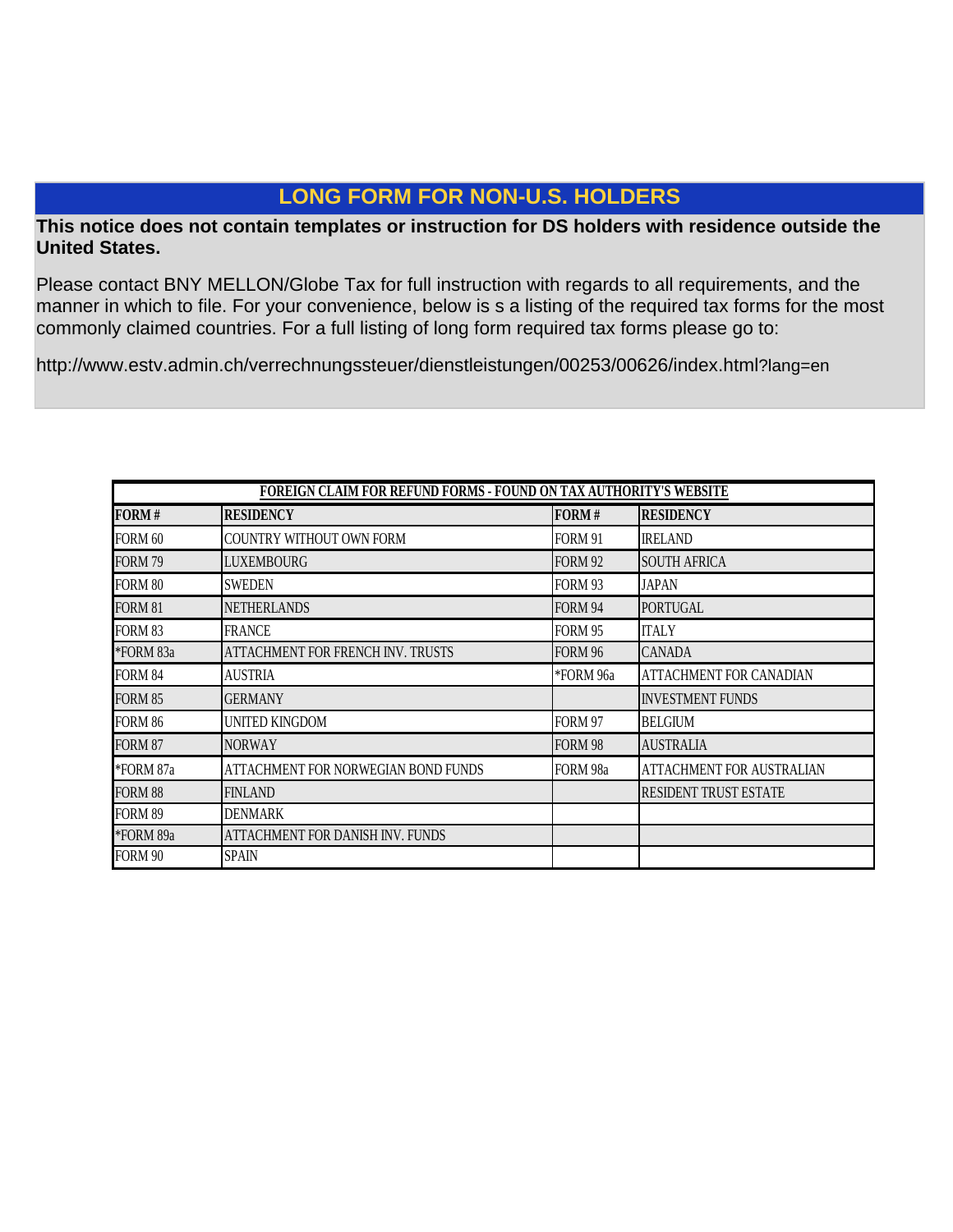| <b>CONTACT DETAILS: SWISS DS TAX RECLAIMS</b> |                                |
|-----------------------------------------------|--------------------------------|
| <b>PRIMARY CONTACT</b>                        | <b>GINA GIANNOU</b>            |
| DOMESTIC PHONE (U.S.)                         | 1-800-915-3536                 |
| DOMESTIC FAX (U.S.)                           | 1-800-985-3536                 |
| <b>INTERNATIONAL PHONE</b>                    | 1-212-747-9100                 |
| <b>INTERNATIONAL FAX</b>                      | 1-212-747-0029                 |
| <b>EMAIL ADDRESS</b>                          | GINA_GIANNOU@GLOBETAX.COM      |
| <b>COMPANY</b>                                | <b>BNY MELLON / GLOBETAX</b>   |
| STREET ADDRESS                                | 90 BROAD STREET, 16TH FLOOR    |
| CITY/STATE/ZIP                                | NEW YORK, NY 10004             |
| ADDITIONAL CONTACTS                           | APRIL RICHLAND / ANDREW DEXTER |

# **ESP**



BNY MELLON offers ESP powered by GlobeTax, which allows for the secure and simplified transfer of beneficial owner level data from the Participant to BNY MELLON and creates applicable documentation on the Participants behalf. These claims should be submitted through the following website:

https://www.globetaxesp.com

Please contact Gina Giannou at 1-800-915-3536 or via email at Gina Giannou@globetax.com if you have any questions about this process.

Please note that the aggregate shareholder listings uploaded into the ESP system must match the total shares elected under your DTC participant number for each category/bucket/entity type elected via DTCC's EDS election portal. GlobeTax ESP will prompt users to a drop down menu to upload each U.S. entity type in GlobeTax ESP. The correct ESP menu portal categories as they correspond to DTC election categories in the U.S. At-Source/Quick election category are as follows:

|                    | <b>EDS ELECTION CATEGORY GLOBETAX ESP DROP DOWN MENU CATEGORY</b> |
|--------------------|-------------------------------------------------------------------|
| <b>INDIVIDUALS</b> | 20% CLAIM (EXCEPT TRANSPARENT ENTITIES AND RICS)                  |
| <b>CORPS</b>       | 20% CLAIM (EXCEPT TRANSPARENT ENTITIES AND RICS)                  |
| <b>OTHER</b>       | 20% CLAIM (EXCEPT TRANSPARENT ENTITIES AND RICS)                  |
| TRANSPARENT        | <b>20% CLAIM TRANSPARENT ENTITIES</b>                             |
| <b>RICS</b>        | 20% CLAIM (RICS)                                                  |
| <b>PENS</b>        | <b>35% CLAIM (PENSIONS)</b>                                       |

This system is available for At-Source/Quick, LONG FORM Non-U.S., and LONG FORM U.S. claims.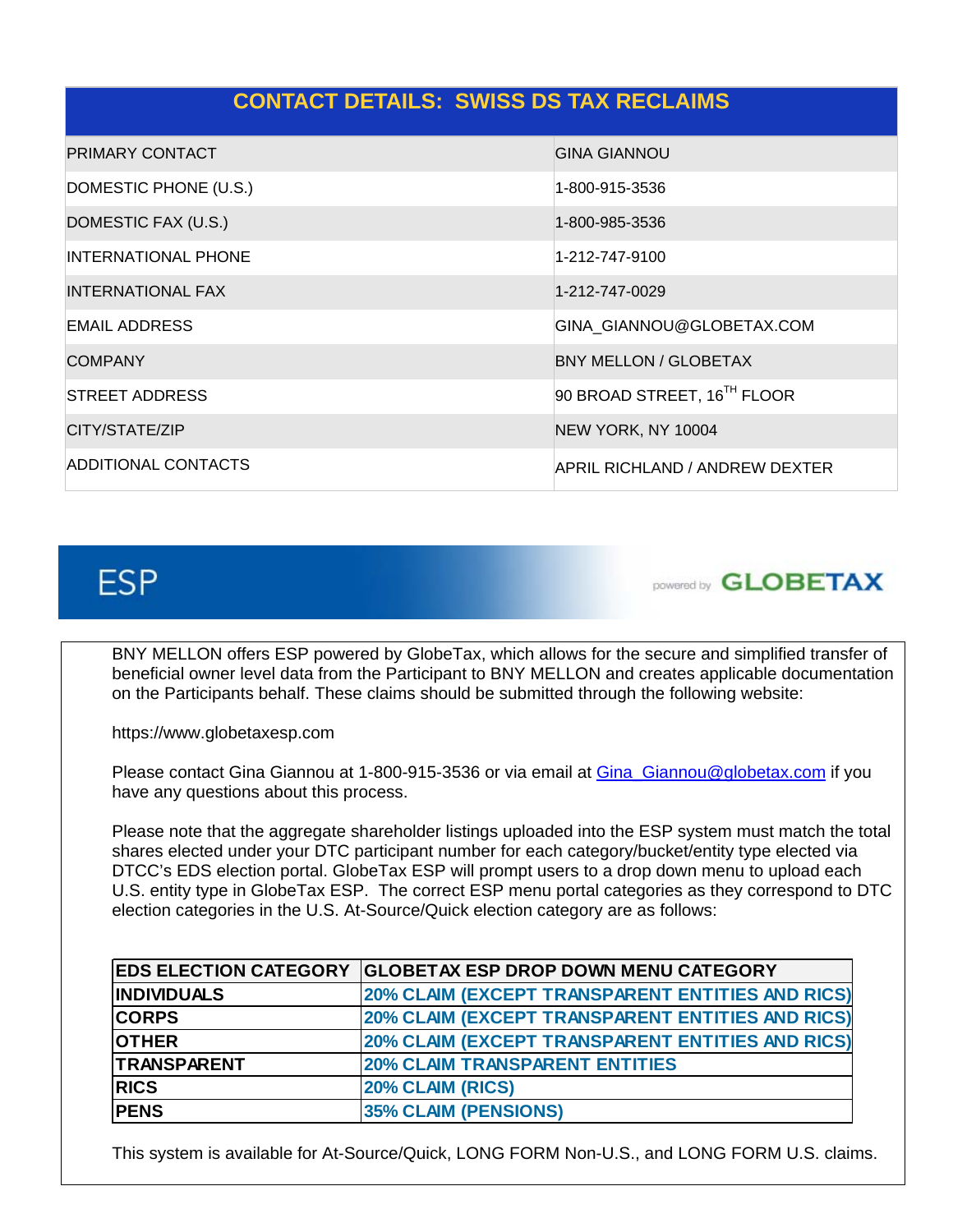**GUARANTEE THE ACCURACY OR COMPLETENESS OF, NOR UNDERTAKE TO UPDATE OR AMEND THIS INFORMATION THE INFORMATION AND DATA CONTAINED IN THIS NOTICE IS BASED ON INFORMATION OBTAINED FROM MULTIPLE SOURCES BELIEVED TO BE RELIABLE. HOWEVER, THE DEPOSITARY BANK AND ITS AGENTS DO NOT WARRANT OR OR DATA. WE AND OUR AGENTS EXPRESSLY DISCLAIM ANY LIABILITY WHATSOEVER FOR ANY LOSS HOWSOEVER ARISING FROM OR IN RELIANCE UPON ANY OF THIS INFORMATION OR DATA. THE INOFORMATION CONTAINED IN THIS NOTICE IS SUBJECT TO CHANGE AND SUBJECT TO DISCRETION AND/OR PRE-EMPTION BY LOCAL MARKET RULES, PRACTICES OR ACTIONS TAKEN BY NON-US AGENTS OR TAX AUTHORITIES. DEADLINES OFTEN DIFFER FROM STATUATORY DEADLINES. YOU SHOULD FILE CLAIMS AS SOON AS POSSIBLE, AND AT LEAST SIX MONTHS PRIOR TO THE SPECIFIED DEADLINE.** 

### **WARNING AND DISCLAIMER:**

 $\overline{a}$ 

BNY Mellon will not be responsible for the truth or accuracy of any submissions received by it and, by the procedures set forth herein or otherwise submitting any information, all submitting holders of DSs, and their agents, shall be agreeing to indemnify and hold harmless BNY Mellon and its agents for any and all losses, liabilities, fees and expenses (including reasonable fees and expenses of counsel) incurred by any of them in connection therewith or arising there from. BNY Mellon and its agents will be relying upon the truth and accuracy of any and all submissions received by them in connection with the tax relief process and shall hold submitting holders of DSs and their agents, liable and responsible for any losses incurred in connection therewith or arising there from. There is no guarantee that the applicable tax authorities or the applicable issuer will accept submissions for relief. Neither BNY Mellon nor its agents shall be responsible or liable to any holders of DSs in connection with any matters related to, arising from, or in connection with the tax relief process described herein.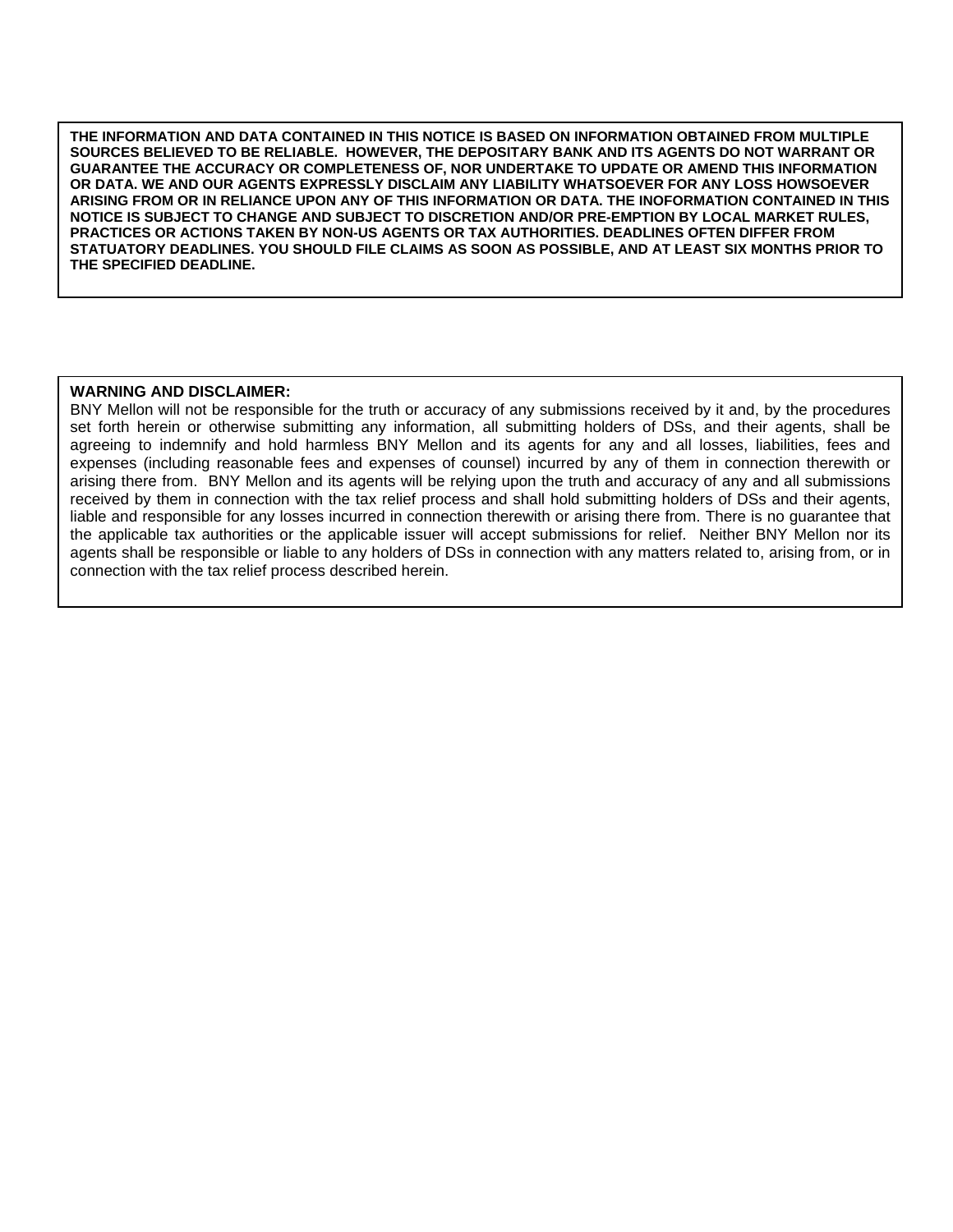#### *< Your company letterhead >* **APPENDIX A-U.S. INDIVIDUALS ONLY**

To: Globe Tax as Agent for BNY Mellon 90 Broad Street (16th Floor) New York, New York 10004-2205 Phone: 1-800-915-3536 Fax: 1-800-985-3536

#### **Re: Withholding Certification for Swisscom Depositary Shares, CUSIP# 871013108, underlying ISIN: CH0008742519**

| I/We the undersigned         |                        | (contact name)   |
|------------------------------|------------------------|------------------|
| authorized representative of | (DTC Participant name) |                  |
| holding shares at            | (DTC Participant name) | (DTC PTS number) |

of Swisscom Cusip # 66987V109 , request that the upcoming cash

dividend payable to holders as of April 11 **,** 2014, receive the additional 20% tax reclaim. 10 DSs are equivalent to 1 Ordinary backing share.

| <b>BENEFICIARY NAME</b> | TAX ID | <b>ADDRESS LINE 1</b> | <b>ADDRESS LINE 2</b> | # DEPOSITARY<br><b>SHARES</b> |
|-------------------------|--------|-----------------------|-----------------------|-------------------------------|
|                         |        |                       |                       |                               |
|                         |        |                       |                       |                               |
|                         |        |                       |                       |                               |
|                         |        |                       |                       |                               |
|                         |        |                       |                       |                               |
|                         |        |                       |                       |                               |
|                         |        |                       |                       |                               |
|                         |        |                       |                       |                               |
|                         |        |                       |                       |                               |

**\*\*\* IF THERE ARE MORE THAN 9 BENEFICIAL HOLDERS, PLEASE CALL GINA GIANNOU AT THE NUMBER ABOVE AND WE WILL SEND YOU THIS EXHIBIT AS AN EXCEL FILE Please note that all claims will be rounded down to the nearest whole number based off of the backing share amount. Partial ordinary backing shares are ineligible for tax reclaim.**

#### **Agreements, Representations and Indemnification**

We hereby agree that this tax reclaim assistance service is wholly voluntary and discretionary and outside the terms and conditions of any applicable deposit agreement. We hereby accept and agree to pay the fees of BNY Mellon of up to \$0.0075 per Depositary Share for at source relief, and any other charges, fees or expenses payable by or due to BNY Mellon or its agents, including the (respective) custodian, in connection with the tax reclaim process, or to tax authorities or regulators (which fees, charges or expenses may be deducted from the dividend or any other distribution or by billing or otherwise in BNY Mellon's discretion). We hereby agree that any such fees, charges or expenses may be due and payable whether or not a successful reduction in rate or reclamation is obtained. We hereby agree that fees paid to BNY Mellon may be shared with its Agents. We hereby agree that in addition to statutory and documentation requirements and the deduction of fees, tax reclaim benefits will be subject to review and approval by the applicable custodian and the applicable tax regulators, and that BNY Mellon is not providing any legal, tax, accounting or other professional advice on these matters and has expressly disclaimed any liability whatsoever for any loss howsoever arising from or in reliance hereto.

We certify that to the best of our knowledge that each of the beneficial owners identified above are eligible for the preferential rates as stated herein and we declare that we have performed all the necessary due diligence to satisfy ourselves as to the accuracy of the information submitted to us by these beneficial owners.

We will be fully liable for any and all claims, penalties and / or interest, including without limitation, any foreign exchange fluctuations associated therewith. BNY Mellon shall not be liable for the failure to secure any refund. In consideration of the assistance of BNY Mellon and the custodian in processing such claims, we expressly agree that BNY Mellon and its agents or affiliates shall not have any liability for, and we shall indemnify, defend and hold each of BNY Mellon and its agents and affiliates harmless from and against, any and all loss, liability, damage, judgment, settlement, fine, penalty, demand, claim, cost or expense (including without limitation fees and expenses of defending itself or enforcing this agreement) arising out of or in connection herewith.

We hereby certify that we have the appropriate authorization (based on Powers of Attorney or the custodial/trust agreement) to claim on behalf of the beneficial owner listed above and these beneficial owners will not file a duplicate **claim on these shares directly to the Swiss Federal Tax Administration.**

Authorized Signature of Holder or Owner

Print Name of Signatory

E MAIL:

Position of Signatory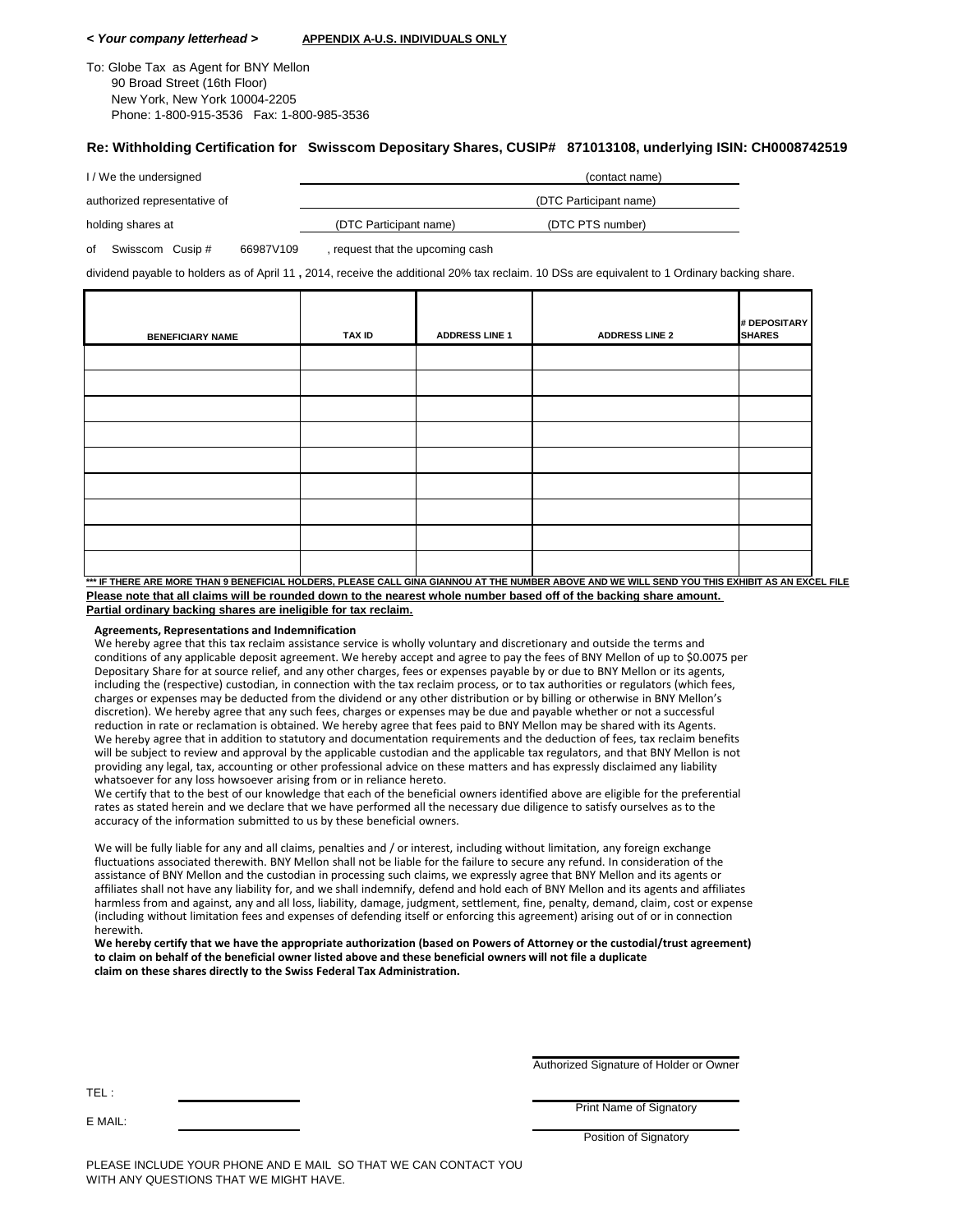#### *< Your company letterhead >* **APPENDIX B-U.S. CORPORATIONS ONLY**

To: Globe Tax as Agent for BNY Mellon 90 Broad Street (16th Floor) New York, New York 10004-2205 Phone: 1-800-915-3536 Fax: 1-800-985-3536

#### **Re: Withholding Certification for Swisscom Depositary Shares, CUSIP# 871013108, underlying ISIN: CH0008742519**

| I/We the undersigned         |                        | (contact name)         |
|------------------------------|------------------------|------------------------|
| authorized representative of |                        | (DTC Participant name) |
| holding shares at            | (DTC Participant name) | (DTC PTS number)       |

of Swisscom Cusip # 66987V109 , request that the upcoming cash

dividend payable to holders as of April 11 , 2014, receive the additional 20% tax reclaim. 10 DSs are equivalent to 1 Ordinary backing share.

| <b>BENEFICIARY NAME</b> | TAX ID | <b>ADDRESS LINE 1</b> | <b>ADDRESS LINE 2</b> | # DEPOSITARY<br><b>SHARES</b> |
|-------------------------|--------|-----------------------|-----------------------|-------------------------------|
|                         |        |                       |                       |                               |
|                         |        |                       |                       |                               |
|                         |        |                       |                       |                               |
|                         |        |                       |                       |                               |
|                         |        |                       |                       |                               |
|                         |        |                       |                       |                               |
|                         |        |                       |                       |                               |
|                         |        |                       |                       |                               |
|                         |        |                       |                       |                               |

**\*\*\* IF THERE ARE MORE THAN 9 BENEFICIAL HOLDERS, PLEASE CALL GINA GIANNOU AT THE NUMBER ABOVE AND WE WILL SEND YOU THIS EXHIBIT AS AN EXCEL FILE Please note that all claims will be rounded down to the nearest whole number based off of the backing share amount. Partial ordinary backing shares are ineligible for tax reclaim.**

#### **Agreements, Representations and Indemnification**

We hereby agree that this tax reclaim assistance service is wholly voluntary and discretionary and outside the terms and conditions of any applicable deposit agreement. We hereby accept and agree to pay the fees of BNY Mellon of up to \$0.0075 per Depositary Share for at source relief, and any other charges, fees or expenses payable by or due to BNY Mellon or its agents, including the (respective) custodian, in connection with the tax reclaim process, or to tax authorities or regulators (which fees, charges or expenses may be deducted from the dividend or any other distribution or by billing or otherwise in BNY Mellon's discretion). We hereby agree that any such fees, charges or expenses may be due and payable whether or not a successful reduction in rate or reclamation is obtained. We hereby agree that fees paid to BNY Mellon may be shared with its Agents. We hereby agree that in addition to statutory and documentation requirements and the deduction of fees, tax reclaim benefits will be subject to review and approval by the applicable custodian and the applicable tax regulators, and that BNY Mellon is not providing any legal, tax, accounting or other professional advice on these matters and has expressly disclaimed any liability whatsoever for any loss howsoever arising from or in reliance hereto.

We certify that to the best of our knowledge that each of the beneficial owners identified above are eligible for the preferential rates as stated herein and we declare that we have performed all the necessary due diligence to satisfy ourselves as to the accuracy of the information submitted to us by these beneficial owners.

We will be fully liable for any and all claims, penalties and / or interest, including without limitation, any foreign exchange fluctuations associated therewith. BNY Mellon shall not be liable for the failure to secure any refund. In consideration of the assistance of BNY Mellon and the custodian in processing such claims, we expressly agree that BNY Mellon and its agents or affiliates shall not have any liability for, and we shall indemnify, defend and hold each of BNY Mellon and its agents and affiliates harmless from and against, any and all loss, liability, damage, judgment, settlement, fine, penalty, demand, claim, cost or expense (including without limitation fees and expenses of defending itself or enforcing this agreement) arising out of or in connection herewith.

We hereby certify that we have the appropriate authorization (based on Powers of Attorney or the custodial/trust agreement) to claim on behalf of the beneficial owner listed above and these beneficial owners will not file a duplicate **claim on these shares directly to the Swiss Federal Tax Administration.**

Authorized Signature of Holder or Owner

Print Name of Signatory

E MAIL:

Position of Signatory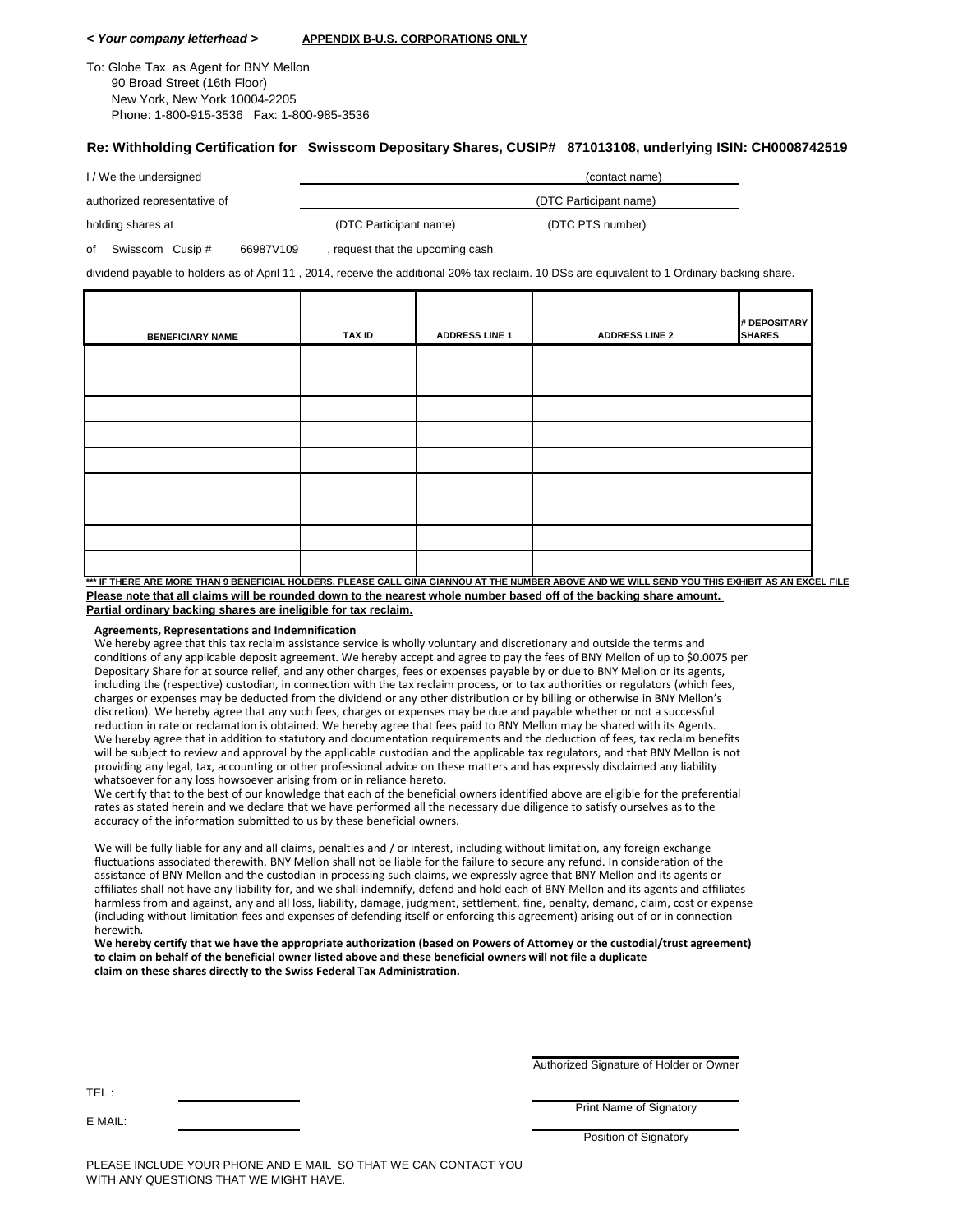| To: Globe Tax as Agent for BNY Mellon      |  |
|--------------------------------------------|--|
| 90 Broad Street (16th Floor)               |  |
| New York, New York 10004-2205              |  |
| Phone: 1-800-915-3536  Fax: 1-800-985-3536 |  |

#### **Re: Withholding Certification for Swisscom Depositary Share, CUSIP# 871013108, underlying ISIN: CH0008742519**

| I/We the undersigned         |                        | (contact name)         |  |
|------------------------------|------------------------|------------------------|--|
| authorized representative of |                        | (DTC Participant name) |  |
| holding shares at            | (DTC Participant name) | (DTC PTS number)       |  |

of Swisscom Cusip # 66987V109 , request that the upcoming cash

dividend payable to holders as of April 11 **,** 2014, receive the additional 20% tax reclaim. 10 DSs are equivalent to 1 Ordinary backing share.

| <b>BENEFICIARY NAME</b> | TAX ID | <b>ADDRESS LINE 1</b> | <b>ADDRESS LINE 2</b> | # DEPOSITARY<br><b>SHARES</b> |
|-------------------------|--------|-----------------------|-----------------------|-------------------------------|
|                         |        |                       |                       |                               |
|                         |        |                       |                       |                               |
|                         |        |                       |                       |                               |
|                         |        |                       |                       |                               |
|                         |        |                       |                       |                               |
|                         |        |                       |                       |                               |
|                         |        |                       |                       |                               |
|                         |        |                       |                       |                               |
|                         |        |                       |                       |                               |

**\*\*\* IF THERE ARE MORE THAN 9 BENEFICIAL HOLDERS, PLEASE CALL GINA GIANNOU AT THE NUMBER ABOVE AND WE WILL SEND YOU THIS EXHIBIT AS AN EXCEL FILE Please note that all claims will be rounded down to the nearest whole number based off of the backing share amount. Partial ordinary backing shares are ineligible for tax reclaim.**

#### **Agreements, Representations and Indemnification**

We hereby agree that this tax reclaim assistance service is wholly voluntary and discretionary and outside the terms and conditions of any applicable deposit agreement. We hereby accept and agree to pay the fees of BNY Mellon of up to \$0.0075 per Depositary Share for at source relief, and any other charges, fees or expenses payable by or due to BNY Mellon or its agents, including the (respective) custodian, in connection with the tax reclaim process, or to tax authorities or regulators (which fees, charges or expenses may be deducted from the dividend or any other distribution or by billing or otherwise in BNY Mellon's discretion). We hereby agree that any such fees, charges or expenses may be due and payable whether or not a successful reduction in rate or reclamation is obtained. We hereby agree that fees paid to BNY Mellon may be shared with its Agents. We hereby agree that in addition to statutory and documentation requirements and the deduction of fees, tax reclaim benefits will be subject to review and approval by the applicable custodian and the applicable tax regulators, and that BNY Mellon is not providing any legal, tax, accounting or other professional advice on these matters and has expressly disclaimed any liability whatsoever for any loss howsoever arising from or in reliance hereto.

We certify that to the best of our knowledge that each of the beneficial owners identified above are eligible for the preferential rates as stated herein and we declare that we have performed all the necessary due diligence to satisfy ourselves as to the accuracy of the information submitted to us by these beneficial owners.

We will be fully liable for any and all claims, penalties and / or interest, including without limitation, any foreign exchange fluctuations associated therewith. BNY Mellon shall not be liable for the failure to secure any refund. In consideration of the assistance of BNY Mellon and the custodian in processing such claims, we expressly agree that BNY Mellon and its agents or affiliates shall not have any liability for, and we shall indemnify, defend and hold each of BNY Mellon and its agents and affiliates harmless from and against, any and all loss, liability, damage, judgment, settlement, fine, penalty, demand, claim, cost or expense (including without limitation fees and expenses of defending itself or enforcing this agreement) arising out of or in connection herewith.

We hereby certify that we have the appropriate authorization (based on Powers of Attorney or the custodial/trust agreement) to claim on behalf of the beneficial owner listed above and these beneficial owners will not file a duplicate **claim on these shares directly to the Swiss Federal Tax Administration.**

Authorized Signature of Holder or Owner

Print Name of Signatory

E MAIL:

**Position of Signatory**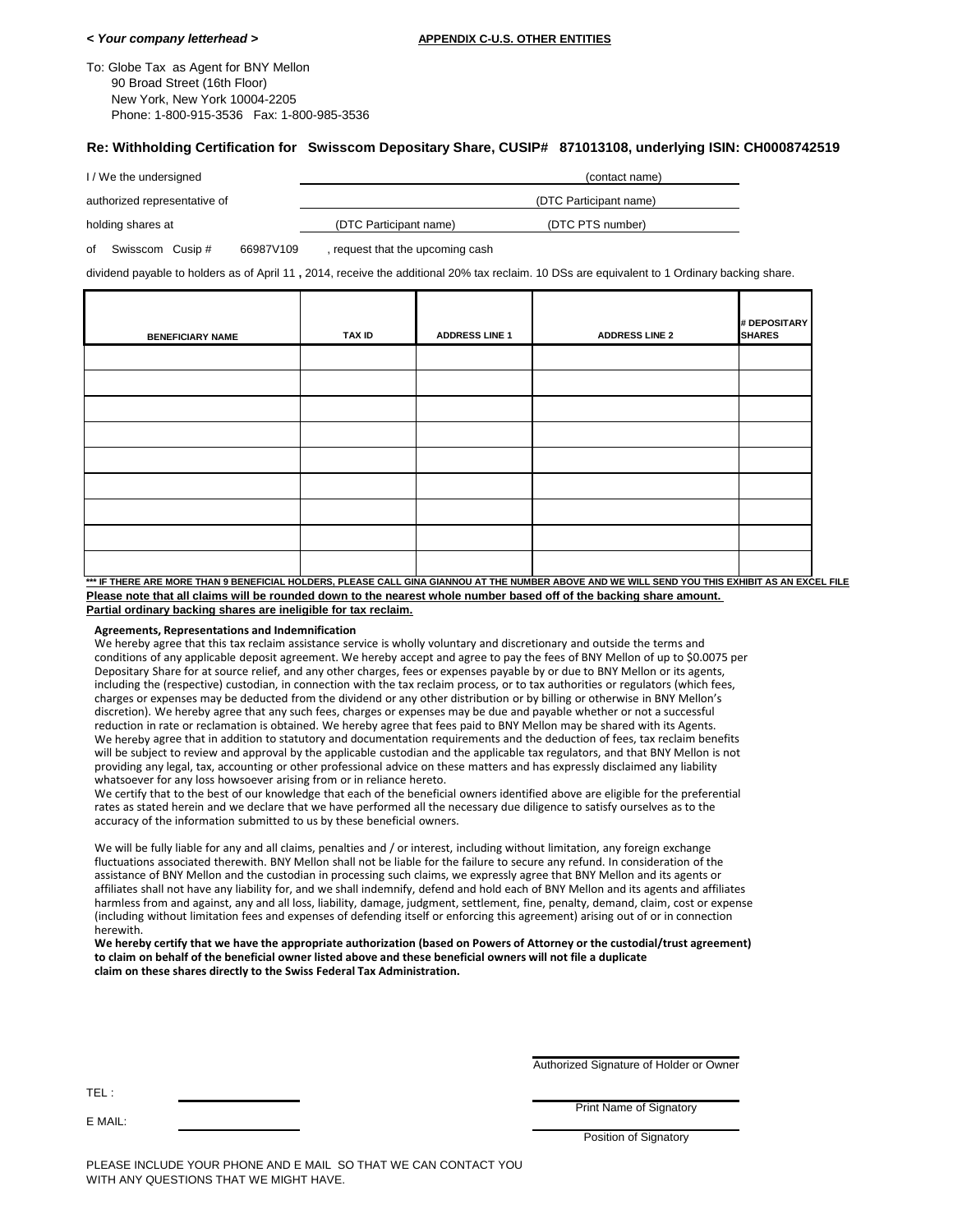To: Globe Tax as Agent for BNY Mellon 90 Broad Street (16th Floor) New York, New York 10004-2205 Phone: 1-800-915-3536 Fax: 1-800-985-3536

#### **Re: Withholding Certification for Swisscom ADR, CUSIP# 871013108, underlying ISIN: CH0008742519**

| I/We the undersigned         |                        | (contact name)         |
|------------------------------|------------------------|------------------------|
| authorized representative of |                        | (DTC Participant name) |
| holding shares at            | (DTC Participant name) | (DTC PTS number)       |

of Swisscom Cusip # 66987V109 , request that the upcoming cash

dividend payable to holders as of April 11 **,** 2014, receive the additional 20% tax reclaim. 10 DSs are equivalent to 1 Ordinary backing share.

| <b>BENEFICIARY NAME</b> | TAX ID | <b>ADDRESS LINE 1</b> | <b>ADDRESS LINE 2</b> | # DSs |
|-------------------------|--------|-----------------------|-----------------------|-------|
|                         |        |                       |                       |       |
|                         |        |                       |                       |       |
|                         |        |                       |                       |       |
|                         |        |                       |                       |       |
|                         |        |                       |                       |       |
|                         |        |                       |                       |       |
|                         |        |                       |                       |       |
|                         |        |                       |                       |       |
|                         |        |                       |                       |       |

**\*\*\* IF THERE ARE MORE THAN 9 BENEFICIAL HOLDERS, PLEASE CALL GINA GIANNOU AT THE NUMBER ABOVE AND WE WILL SEND YOU THIS EXHIBIT AS AN EXCEL FILE Please note that all claims will be rounded down to the nearest whole number based off of the backing share amount. Partial ordinary backing shares are ineligible for tax reclaim.**

#### **Agreements, Representations and Indemnification**

We hereby agree that this tax reclaim assistance service is wholly voluntary and discretionary and outside the terms and conditions of any applicable deposit agreement. We hereby accept and agree to pay the fees of BNY Mellon of up to \$0.0075 per Depositary Share for at source relief, and any other charges, fees or expenses payable by or due to BNY Mellon or its agents, including the (respective) custodian, in connection with the tax reclaim process, or to tax authorities or regulators (which fees, charges or expenses may be deducted from the dividend or any other distribution or by billing or otherwise in BNY Mellon's discretion). We hereby agree that any such fees, charges or expenses may be due and payable whether or not a successful reduction in rate or reclamation is obtained. We hereby agree that fees paid to BNY Mellon may be shared with its Agents. We hereby agree that in addition to statutory and documentation requirements and the deduction of fees, tax reclaim benefits will be subject to review and approval by the applicable custodian and the applicable tax regulators, and that BNY Mellon is not providing any legal, tax, accounting or other professional advice on these matters and has expressly disclaimed any liability whatsoever for any loss howsoever arising from or in reliance hereto.

We certify that to the best of our knowledge that each of the beneficial owners identified above are eligible for the preferential rates as stated herein and we declare that we have performed all the necessary due diligence to satisfy ourselves as to the accuracy of the information submitted to us by these beneficial owners.

We will be fully liable for any and all claims, penalties and / or interest, including without limitation, any foreign exchange fluctuations associated therewith. BNY Mellon shall not be liable for the failure to secure any refund. In consideration of the assistance of BNY Mellon and the custodian in processing such claims, we expressly agree that BNY Mellon and its agents or affiliates shall not have any liability for, and we shall indemnify, defend and hold each of BNY Mellon and its agents and affiliates harmless from and against, any and all loss, liability, damage, judgment, settlement, fine, penalty, demand, claim, cost or expense (including without limitation fees and expenses of defending itself or enforcing this agreement) arising out of or in connection herewith.

We hereby certify that we have the appropriate authorization (based on Powers of Attorney or the custodial/trust agreement) to claim on behalf of the beneficial owner listed above and these beneficial owners will not file a duplicate **claim on these shares directly to the Swiss Federal Tax Administration.**

Authorized Signature of Holder or Owner

Print Name of Signatory

E MAIL:

Position of Signatory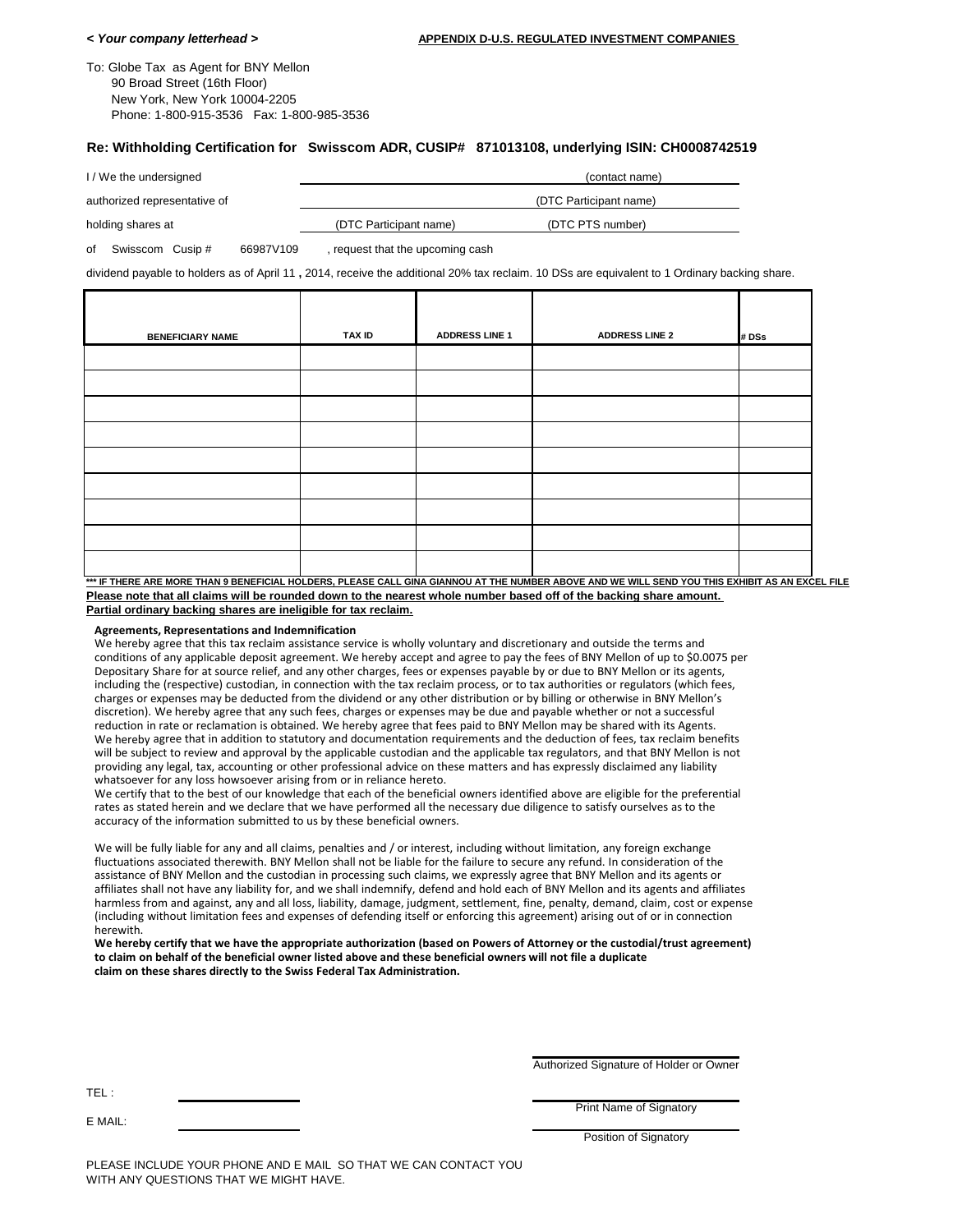#### *< Your company letterhead >* **RIC DISCLOSURE DOCUMENT**

To: Globe Tax as Agent for BNYMellon 90 Broad Street (16th Floor) New York, New York 10004-2205 Phone: 1-800-929-5484 Fax: 1-800-929-9986

Name and Address of RIC:

#### **Questions to be answered by the claimant:**

**Declaration of ownership as of 2013:**

1) As of the record date, were you eligible to file a U.S. tax return as a RIC?

2) Address of the competent Internal Revenue Service Center:

3) RIC's last United States tax return Form << >>, relating to the year << >> was filed with this office. 4) RIC's taxpayer Identification Number:

|                                                                                | Total | in $%$ | in $%$ |
|--------------------------------------------------------------------------------|-------|--------|--------|
| a) Number of share certificates issued by the RIC                              |       |        |        |
| b) Number and percentage of share certificates held directly by investors      |       |        |        |
| c) Number and percentage of share certificates held directly by U.S. residents |       |        |        |
| d) Number and percentage of share certificates held indirectly by investors    |       |        |        |
| e) Number and percentage of share certificates held indirectly by U.S. resi-   |       |        |        |
| dents (e.g., through brokers or other intermediary accounts; please attach an  |       |        |        |
| explanation of the basis for treating indirect shareholders as U.S. residents) |       |        |        |
| f) Totals                                                                      |       |        |        |

1) If percentage under b) is less than 50% please also provide information under d) and e)

#### **Agreements, Representations and Indemnification**

We hereby agree that this tax relief assistance service is wholly voluntary and discretionary and outside the terms and conditions of any applicable<br>deposit agreement. We hereby accept and agree to pay the fees of BNY Mell \$0.0075 per Depositary Share for the Long Form and any other charges, fees or expenses payable by or due to BNY Mellon or its agents, including any custodian, in connection with the tax reclaim process, or to tax authorities or regulators (which fees, charges or expenses may be deducted from the dividend or any other distribution or by billing or otherwise in BNY Mellon's discretion). We hereby agree that any such fees, charges or expenses may be due and payable whether or not a successful reduction in rate or reclamation is obtained. We hereby agree that fees paid to BNY Mellon may be shared with its agents.

We hereby agree that in addition to statutory and documentation requirements, and the deduction of fees, tax relief benefits will be subject to review<br>and approval by the applicable custodian and tax regulators, and that B advice on these matters and has expressly disclaimed any liability whatsoever for any loss howsoever arising from or in reliance hereto. We certify that to the best of our knowledge that each of the beneficial owners identified above are eligible for the preferential rates as stated herein and we declare that we have performed all the necessary due diligence to satisfy ourselves as to the accuracy of the information submitted to us by these beneficial owners.

We will be fully liable for any and all claims, penalties and / or interest, including without limitation, any foreign exchange fluctuations associated<br>therewith. BNY Mellon shall not be liable for the failure to secure an processing such claims, we expressly agree that BNY Mellon and its agents or affiliates shall not have any liability for, and we shall indemnify, defend and hold each of BNY Mellon and its agents and affiliates harmless from and against, any and all loss, liability, damage, judgment, settlement, fine, penalty, demand, claim, cost or expense (including without limitation fees and expenses of defending itself or enforcing this agreement) arising out of or in connection herewith.

**All claims are subject to audit or any control deemed appropriate by the Swiss Tax Administration. Incorrect claims could result in fines and/or penalties.**

Authorized Signature of Holder or Owner

Print Name of Signatory

TEL : Position of Signatory and Technology and Technology and Technology and Technology and Technology and Technology and Technology and Technology and Technology and Technology and Technology and Technology and Technology

E MAIL :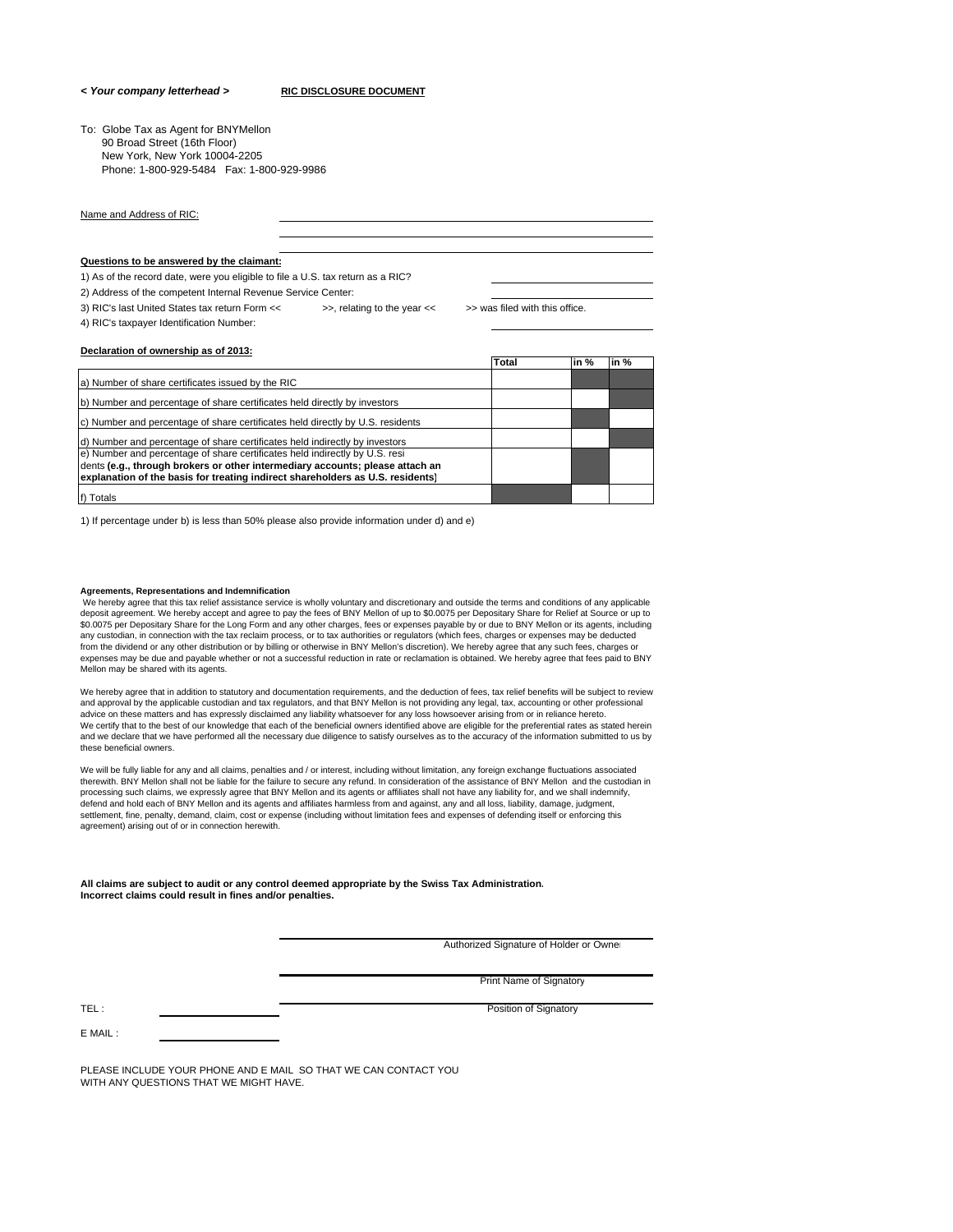To: Globe Tax as Agent for BNY Mellon 90 Broad Street (16th Floor) New York, New York 10004-2205 Phone: 1-800-915-3536 Fax: 1-800-985-3536

**Re: Withholding Certification for Swisscom Depositary Shares CUSIP# 871013108, underlying ISIN: CH0008742519**

UNDERLYING BENEFICIARY INFORMATION (AS WELL AS A 6166) IS ONLY REQUIRED WHEN A TRANSPARENT ENTITY IS HOLDING 11,370 DEPOSITARY SHARES OR MORE. YOU CAN LEAVE THE UNDERLYING BENEFICIARY DATA SECTION OF THIS FORM EMPTY IF THE TRANSPARENT ENTITY IS HOLDING LESS THAN 11,370 DEPOSITARY SHARES

I / We the undersigned (contact name)

authorized representative of (DTC Participant name) holding shares at  $(DTC \text{ Participant name})$  (DTC PTS number)

of Swisscom Cusip # 66987V109 , request that the upcoming cash

dividend payable to holders as of April 11 **,** 2014, receive the additional 20% tax reclaim. 10 DSs are equivalent to 1 Ordinary backing share.

| <b>TRANSPARENT</b><br><b>ENTITY NAME</b>                                                                          | <b>TRANSPARENT</b><br>ENTITY TAX ID | <b>TRANSPARENT</b><br><b>ENTITY ADDRESS</b><br>LINE <sub>1</sub> | <b>TRANSPARENT</b><br><b>ENTITY ADDRESS ENTITY#</b><br>LINE <sub>2</sub> | <b>TRANSPAR</b><br><b>IENT</b><br>DSs | <b>UNDERLYING</b><br><b>BENEFICIARY</b><br><b>NAME</b> | <b>BENEFICIAL</b><br><b>OWNER TAX ID LINE 1</b> | <b>UNDERLYING</b><br><b>BENEFICIARY UNDERLYING</b><br><b>ADDRESS</b> | <b>BENEFICIARY</b><br><b>ADDRESS LINE 2 ENTITY</b> | # DS HELD BY<br><b>BEN. WITHIN THE</b><br><b>TRANSPARENT</b> |
|-------------------------------------------------------------------------------------------------------------------|-------------------------------------|------------------------------------------------------------------|--------------------------------------------------------------------------|---------------------------------------|--------------------------------------------------------|-------------------------------------------------|----------------------------------------------------------------------|----------------------------------------------------|--------------------------------------------------------------|
|                                                                                                                   |                                     |                                                                  |                                                                          |                                       |                                                        |                                                 |                                                                      |                                                    |                                                              |
|                                                                                                                   |                                     |                                                                  |                                                                          |                                       |                                                        |                                                 |                                                                      |                                                    |                                                              |
|                                                                                                                   |                                     |                                                                  |                                                                          |                                       |                                                        |                                                 |                                                                      |                                                    |                                                              |
|                                                                                                                   |                                     |                                                                  |                                                                          |                                       |                                                        |                                                 |                                                                      |                                                    |                                                              |
|                                                                                                                   |                                     |                                                                  |                                                                          |                                       |                                                        |                                                 |                                                                      |                                                    |                                                              |
|                                                                                                                   |                                     |                                                                  |                                                                          |                                       |                                                        |                                                 |                                                                      |                                                    |                                                              |
|                                                                                                                   |                                     |                                                                  |                                                                          |                                       |                                                        |                                                 |                                                                      |                                                    |                                                              |
|                                                                                                                   |                                     |                                                                  |                                                                          |                                       |                                                        |                                                 |                                                                      |                                                    |                                                              |
|                                                                                                                   |                                     |                                                                  |                                                                          |                                       |                                                        |                                                 |                                                                      |                                                    |                                                              |
| IF THERE ARE MORE THAN 9 BENEFICIAL HOLDERS, PLEASE CALL ABOVE AND WE WILL SEND YOU THIS EXHIBIT AS AN EXCEL FILE |                                     |                                                                  |                                                                          |                                       |                                                        |                                                 |                                                                      |                                                    |                                                              |

**Please note that all claims will be rounded down to the nearest whole number based off of the backing share amount. Partial ordinary backing shares are ineligible for tax reclaim.**

#### **Agreements, Representations and Indemnification**

We hereby agree that this tax reclaim assistance service is wholly voluntary and discretionary and outside the terms and conditions of any applicable deposit agreement. We hereby accept and agree to pay the fees of BNY Mellon of up to \$0.0075 per Depositary Share for at source relief, and any other charges, fees or expenses payable by or due to BNY Mellon or its agents, including the (respective) custodian, in connection with the tax reclaim process, or to tax authorities or regulators (which fees, charges or expenses may be deducted from the dividend or any other distribution or by billing or otherwise in BNY Mellon's discretion). We hereby agree that any such fees, charges or expenses may be due and payable whether or not a successful reduction in rate or reclamation is obtained. We hereby agree that fees paid to BNY Mellon may be shared with its Agents. We hereby agree that in addition to statutory and documentation requirements and the deduction of fees, tax reclaim benefits will be subject to review and approval by the applicable custodian and the applicable tax regulators, and that BNY Mellon is not providing any legal, tax, accounting or other professional advice on these matters and has expressly disclaimed any liability whatsoever for any loss howsoever arising from or in reliance hereto.

We certify that to the best of our knowledge that each of the beneficial owners identified above are eligible for the preferential rates as stated herein and we declare that we have performed all the necessary due diligence to satisfy ourselves as to the accuracy of the information submitted to us by these beneficial owners.

We will be fully liable for any and all claims, penalties and / or interest, including without limitation, any foreign exchange fluctuations associated therewith. BNY Mellon shall not be liable for the failure to secure any refund. In consideration of the assistance of BNY Mellon and the custodian in processing such claims, we expressly agree that BNY Mellon and its agents or affiliates shall not have any liability for, and we shall indemnify, defend and hold each of BNY Mellon and its agents and affiliates harmless from and against, any and all loss, liability, damage, judgment, settlement, fine, penalty, demand, claim, cost or expense (including without limitation fees and expenses of defending itself or enforcing this agreement) arising out of or in connection herewith.

We hereby certify that we have the appropriate authorization (based on Powers of Attorney or the custodial/trust agreement) to claim on behalf of the beneficial owner listed above and these beneficial owners will not file a duplicate **claim on these shares directly to the Swiss Federal Tax Administration.**

Authorized Signature of Holder or Owner

TEL :

E MAIL:

Print Name of Signatory

Position of Signatory